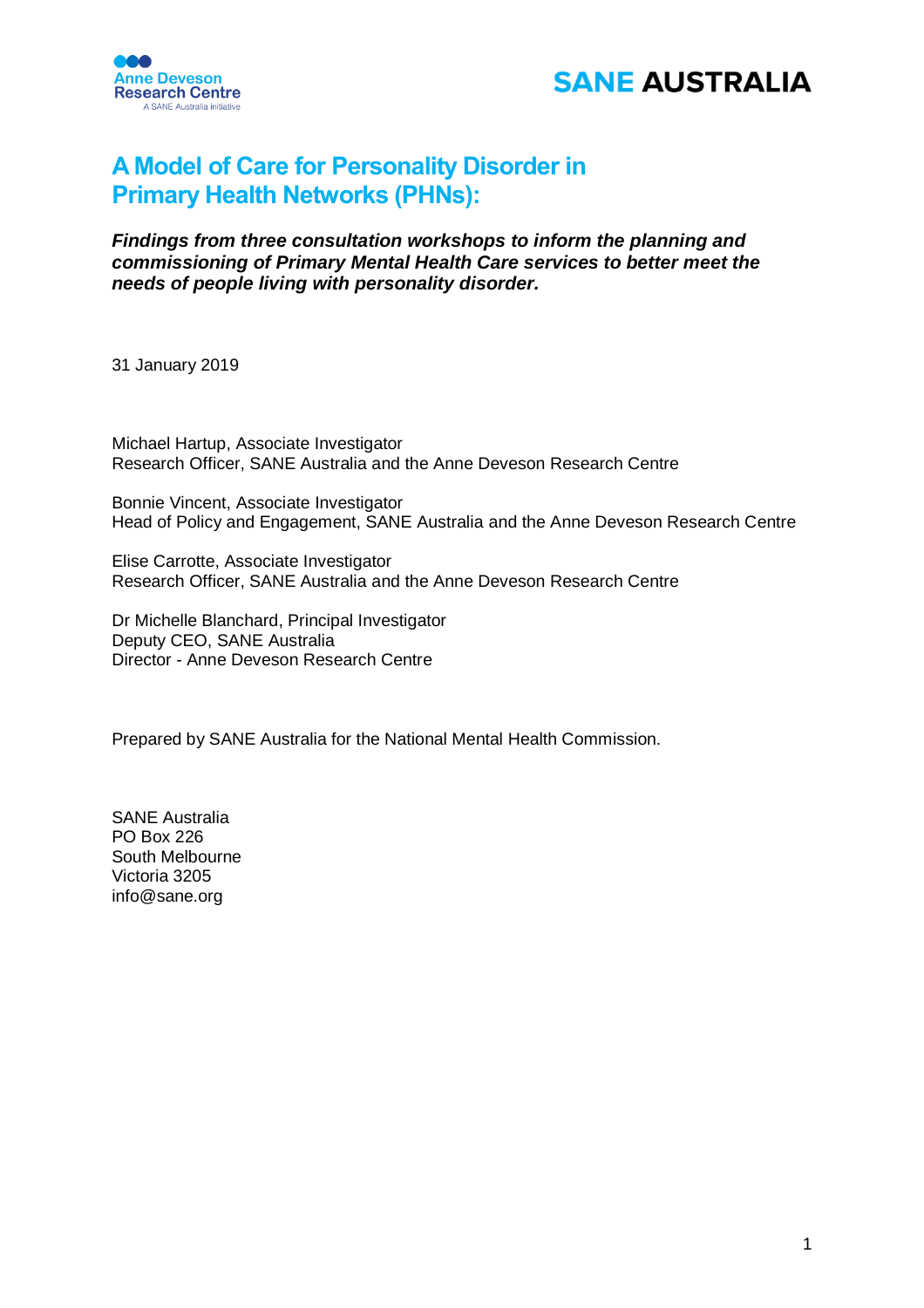



## **Table of Contents**

| Proposed Service Design Values and Principles for Treating People with Personality |  |
|------------------------------------------------------------------------------------|--|
| Proposed Stepped Model of Care for Personality Disorder in Primary Care12          |  |
|                                                                                    |  |
| Proposed Service and Program Suggestions for PHN Stepped Care Commissioning22      |  |
|                                                                                    |  |
|                                                                                    |  |
|                                                                                    |  |
|                                                                                    |  |
|                                                                                    |  |
|                                                                                    |  |
|                                                                                    |  |
| Appendix Three: Evidence-based treatment for personality disorder29                |  |
|                                                                                    |  |
|                                                                                    |  |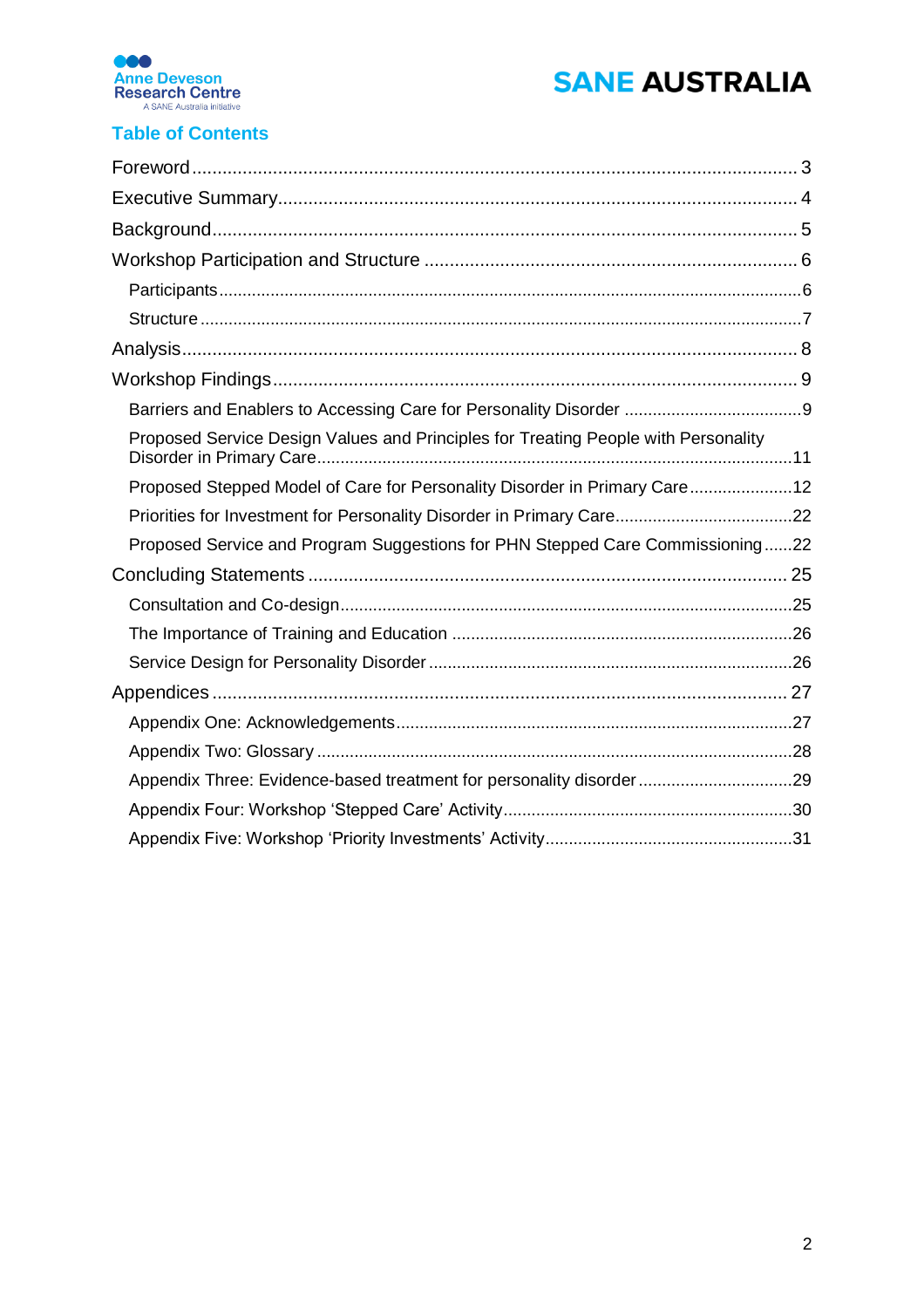



## <span id="page-2-0"></span>**Foreword**

The National Mental Health Commission supported SANE Australia to build on the recommendations from the Spotlight Report '*Understanding how best to respond to the needs of Australians living with personality disorder'* through consultation within selected Primary Health Network regions around understanding the role of stepped care planning and commissioning for this underserviced group.

This report presents the findings of three workshops run within PHNs to explore a stepped care model for people living with personality disorder in October and November 2018.

This report exclusively captures the views of workshop participants which included consumers and carers with lived experience of personality disorder, clinicians, service providers and PHN staff. The workshop facilitated knowledge sharing across these distinct perspectives. As a result, this project informs the development of principles to enable a codesigned and consumer focused approach to service planning and commissioning.

Therefore, the report findings are inclusive of service and program suggestions which cover all types of evidence including established, anecdotal and emerging evidence. This broad inclusion champions the knowledge of those with lived experience of personality disorder as experts in informing the services which best meet their needs.

In implementing the findings from this report, PHNs are encouraged to undertake additional co-design activities, including with people with lived experience of personality disorder in their area to understand the local context. PHNs are also encouraged to further investigate the existing evidence base supporting the suggested services.

### **Maureen Lewis**

Acting Chief Executive Officer. National Mental Health Commission January 2019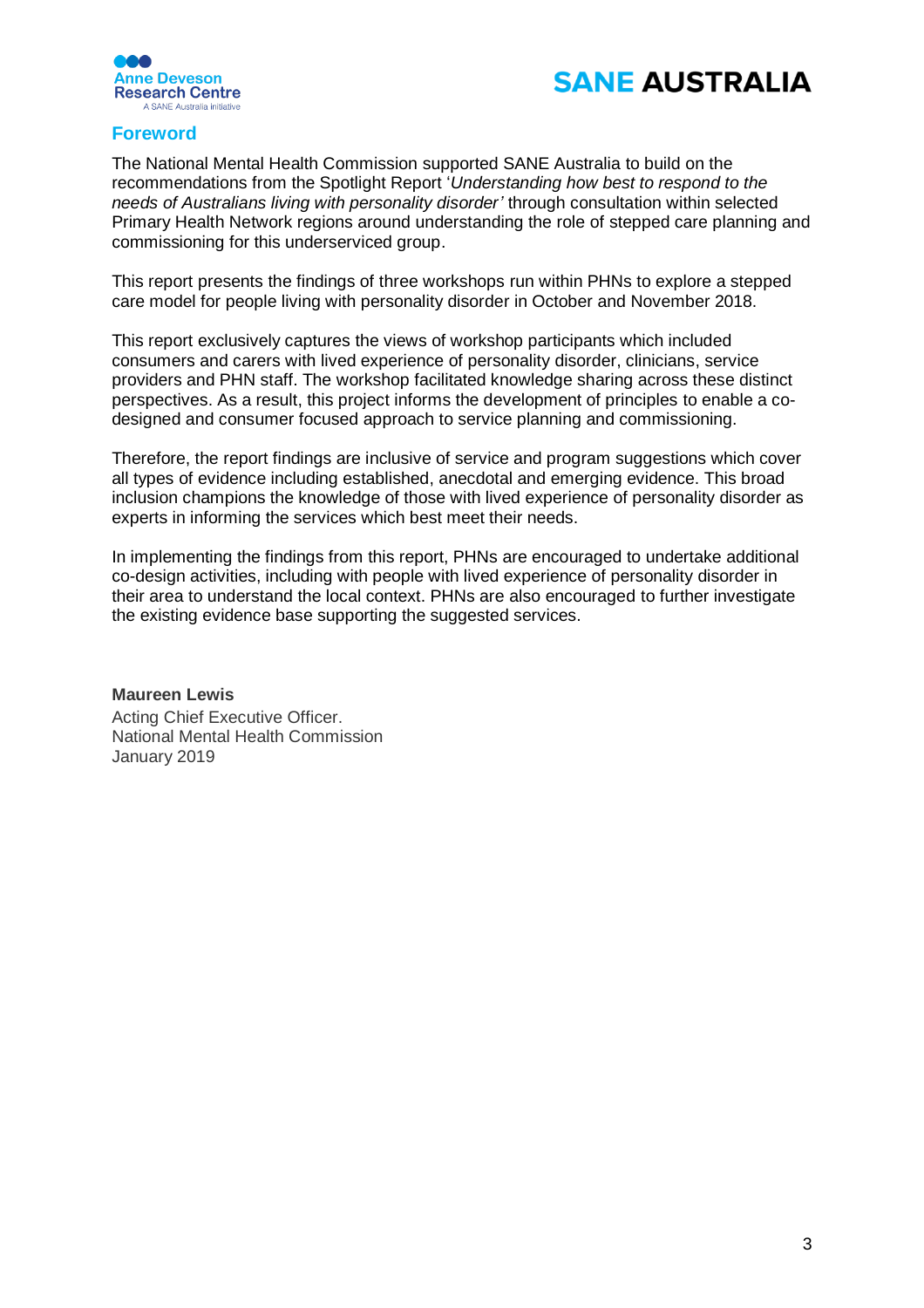



### <span id="page-3-0"></span>**Executive Summary**

Around 6.5% of Australians are believed to be living with personality disorder, a mental illness which involves pervasive and persistent patterns of thoughts, emotions, and behaviour that lead to impairment and distress. Personality disorder is a highly stigmatised mental illness, and many people living with this condition have reported significant challenges in accessing the care they need. This project explored involved facilitating consultation workshops within three PHNs; it brought together consumers, carers, clinicians, service providers, and PHN staff to propose a stepped care model that better meets the needs of people living with personality disorder.

The participating PHNs were WA Primary Health Alliance, Central and Eastern Sydney PHN, and Central Queensland, Wide Bay, Sunshine Coast PHN. During the four-hour workshop, participants explored conceptions of what stepped care looked like for them, identified priorities for investment for personality disorder, mapped the services currently available within each PHN area, discussed gaps, unmet need, and areas for improvement in the existing stepped care model. The workshop also involved a range of small group activities where participants shared their experiences of the barriers to accessing care and treatment for personality disorder, and developed descriptions of potential programs and services for personality disorder in primary care.

The workshops generated a wide range of data incorporating the experience of all participants, including those with a lived experience of personality disorder. Specifically, the data generated during the consultation workshops was collated against four key areas: *barriers and enablers,* service design *values and principles, a stepped model of care*, and *suggestions for PHN stepped care commissioning* for personality disorder in primary care.

A range of barriers and enablers were uncovered with regards to access to treatment and support which covered seven key themes – service and program design, training and education, entry and discharge from services, comorbidity, cost and funding, geographic location, and knowledge of the system. Based on the broad range of qualities participants believed to be integral to good, effective service design and delivery, four proposed service design values and principles for personality disorder in primary care were developed: focusing on *inclusion*, being *collaborative and consumer focussed*, using an approach that is *flexible and adaptable*, and embedding the concept of *continuity of care.*

Drawing on the workshop discussions, this report also proposes a stepped model of care for personality disorder in primary care. It unpacks each step of the model – well population, atrisk groups, mild, moderate and severe mental illness – and details the stepped care need for personality disorder. This report then proposes actions to be taken by PHNs. Building on the priorities for investment activity which uncovered service design and options, advocacy, and training and education as key areas of focus, the report also details a range of suggestions for PHN stepped care commissioning. These suggestions include treatment options, crisis management, education and training opportunities, and ideas for providing additional psychosocial support.

The consultation workshops highlighted the importance of targeted engagement and codesign activities by PHNs. Addressing issues around service and program design, as well as the training and education of clinicians and service providers was identified as key to ensuring that the needs of those living with personality disorder are met. Promoting 'culture change' around how people living with personality disorder and treated and perceived by services also emerged as an urgent priority for PHNs and the broader mental health sector.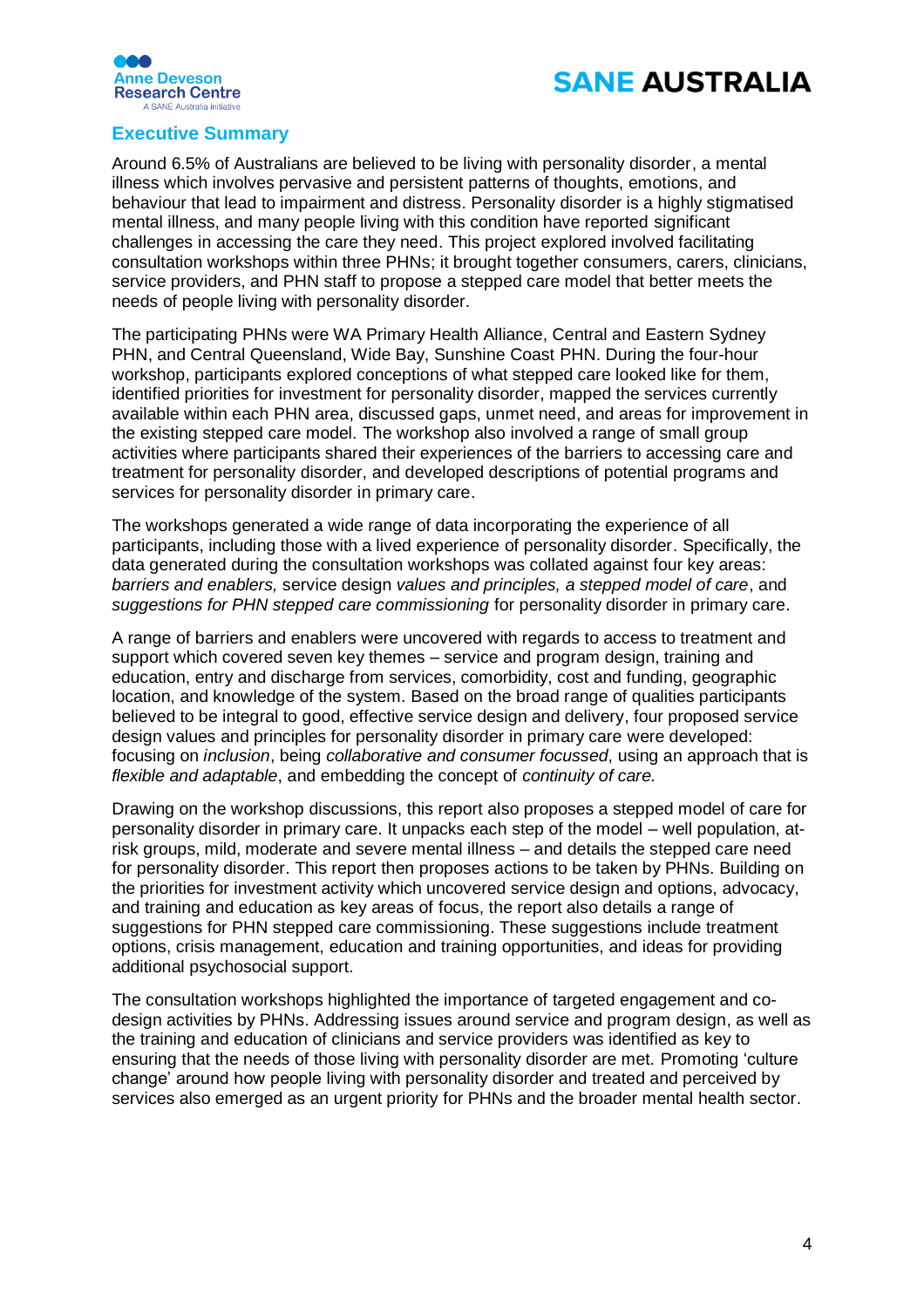



## <span id="page-4-0"></span>**Background**

In November 2018, SANE Australia published a 'Spotlight Report': *Understanding how best to respond to the needs of Australians living with personality disorder*, funded by the National Mental Health Commission. This report included a literature review and an environmental scan that included an exploration of key evidence-based approaches for treatment and access to services in Australia. The report also presented results from a qualitative study with Australians living with personality disorder and their carers<sup>1</sup>. It examined their experiences with evidence-based approaches to prevention, early intervention, treatment and support for recovery and relapse prevention. Of note, the environmental scan identified that there are few specialist personality disorder services operating in Australia. Most of these are located in capital cities and involve privately funded dialectical behaviour therapy (DBT) clinics. Many participants also reported difficulties accessing services that are timely, low cost, evidence-based, and that meet their needs. For more information about this research, please refer to the Spotlight Report<sup>2</sup>. A list of evidence-based treatments for personality disorder can be found in Appendix Three.

The Spotlight Report also explored the role of Primary Health Networks (PHNs) in supporting people living with personality disorder. Since 2016, the Australian Government commenced mental health reforms in primary care to provide a flexible funding pool to PHNs to commission appropriate mental health services to meet the needs of their region. Through this flexible funding, PHNs are able to provide adequate 'gap filling' services for people living with complex and severe mental illness, such as personality disorder. Consistent with the expectations of the Fifth National Mental Health and Suicide Prevention Plan (The Fifth Plan), PHNs – working with state jurisdictions – are expected to implement a 'stepped care' approach to providing mental health support. The stepped care model involves a hierarchy of interventions, from least to most intensive, which are matched to individual needs. It is a core component of the Australian Government's mental health reform agenda, utilised as a central building block for service commissioning and regional planning by PHNs.

This project aimed to gain a better understanding of how PHNs are organised to work with people living with personality disorder and their carers. In collaboration with three PHNs, the project involved workshops which focussed on developing a stepped care model specific to the treatment of personality disorder. This project was designed to be exploratory; it was conducted to explore and develop an initial understanding of how PHNs work with people affected by personality disorder. However, it is hoped that the three specific PHN contexts investigated may illuminate similar experiences amongst other PHN contexts and provide suggestions to all PHNs around the planning and commissioning of services for personality disorder in primary care in their region. PHNs are encouraged to undertake further co-design work with those living with personality disorder to determine the appropriate services to commission in their area.

The National Mental Health Commission and SANE Australia specifically acknowledge and thank:

- Those with lived experience of personality disorder and their family, friends and carers who provided input into the development of this model through participation in the workshops
- The three PHNs who hosted the workshops and supported the project with their expertise and resources<sup>3</sup>.

 $\overline{a}$ 

<sup>&</sup>lt;sup>1</sup> A glossary can be found in Appendix Two.

<sup>&</sup>lt;sup>2</sup> The report is available online at sane.org/images/NMHC\_SANE\_PD\_Report.pdf

<sup>&</sup>lt;sup>3</sup> A full list of acknowledgements can be found in Appendix One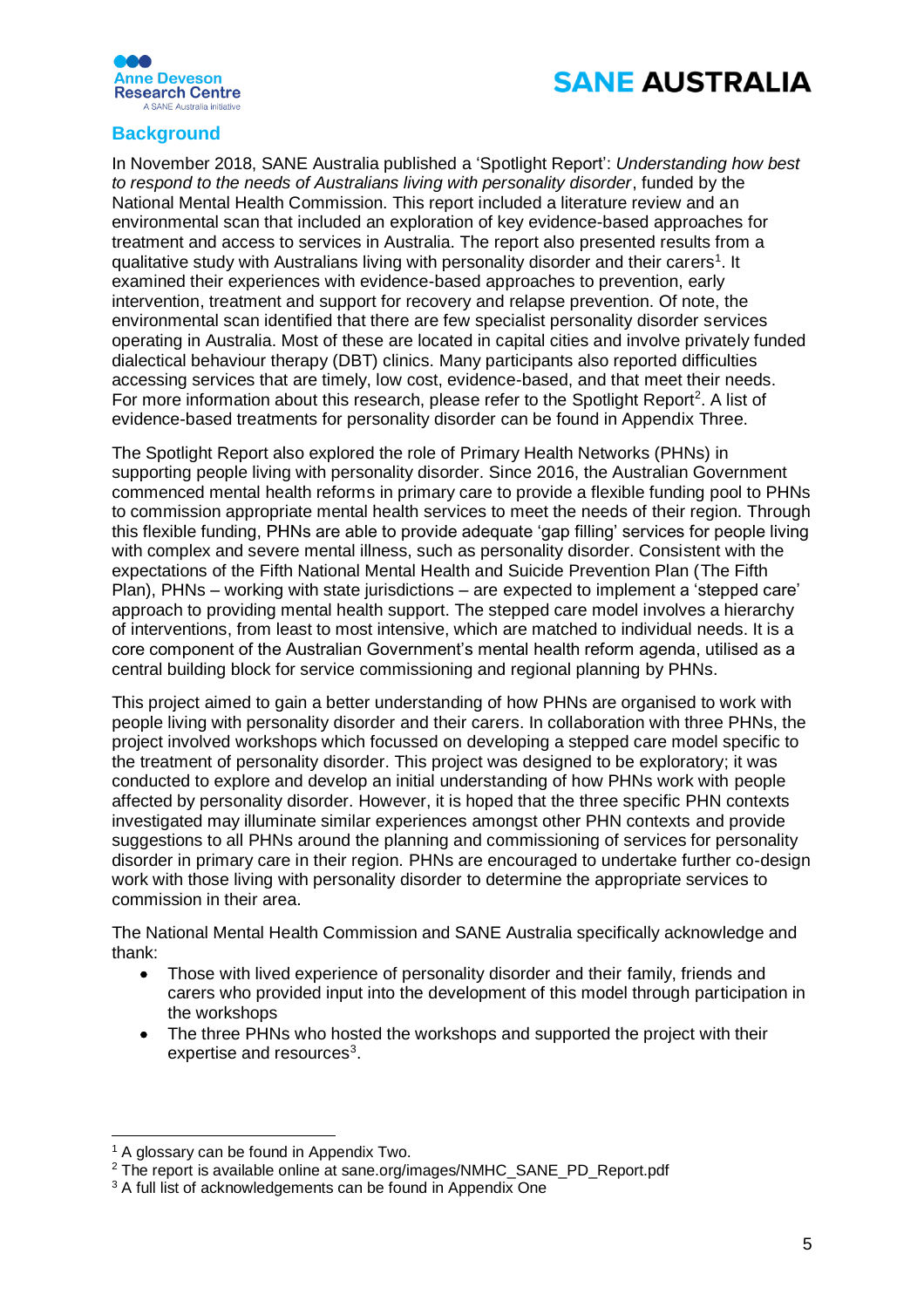



## <span id="page-5-0"></span>**Workshop Participation and Structure**

The three PHN consultation workshops took place in the following locations, timed to ensure the highest level of engagement from their selected participants:

#### **WA Primary Health Alliance (WAPHA)** <sup>4</sup>

Wednesday 31<sup>st</sup> October 2018, Perth WA

## **Central and Eastern Sydney Primary Health Network (CESPHN)**

Wednesday 7th November 2018, Mascot NSW

## **Central Queensland, Wide Bay, Sunshine Coast Primary Health Network (OURPHN)**

Friday 9th November 2018, Gympie QLD

### <span id="page-5-1"></span>**Participants**

Each workshop engaged 18-20 participants, with a wide representation of consumers<sup>5</sup>, carers, clinicians, service providers and PHN staff. SANE recommended a split of four consumers, four carers, six clinician/service providers, and six PHN staff in each workshop. A breakdown of participant rates is included in the table below.

Table 1. Number of participants

|               | <b>PHN Staff</b> | <b>Clinicians/</b><br><b>Service</b><br><b>Providers*</b> | <b>Consumer</b> | <b>Carer</b> | <b>Total</b><br><b>Participants</b> |
|---------------|------------------|-----------------------------------------------------------|-----------------|--------------|-------------------------------------|
| <b>WAPHA</b>  |                  |                                                           |                 |              | 20                                  |
| <b>CESPHN</b> |                  |                                                           |                 |              | 18                                  |
| <b>OURPHN</b> |                  |                                                           |                 |              | 20                                  |

\* Clinicians/Service Providers included psychiatrists, psychologists, GPs, nurses (psychiatric and general), program directors, emergency department workers, case managers, and social workers.

Please note that some clinicians and service providers also had lived experience and therefore spoke from both perspectives. Generally, consumer and carer voices were the most unified in each workshop. Some clinicians and PHN staff offered views that incorporated both their own perspective as well as the perspective of people living with personality disorder they interacted with in their professional capacity.

The limitations in participant demographics should be noted, particularly that the number of participants who identified as carers was limited. This was, in part, due to the limited availability of carers due to their caring role during the recruitment phase. In addition, the discussions that occurred during the workshop did not tend to focus on the experiences of Aboriginal and Torres Strait Islander populations and those from cultural and linguistically diverse populations. However, future workshops in similar settings should provide more options for participation to ensure a broader range of participants can provide their own perspectives and experiences.

Each participating PHN had a different level of experience in providing services specifically for people living with personality disorder, with some already having commissioned programs in place.

<sup>4</sup> WAPHA is an alliance of three separate PHNs: Perth North, Perth South, Country Western Australia (WA).

<sup>5</sup> Please note: the term 'consumer' is generally used when discussing the workshop participants. Other references use the language: 'people living with personality disorder'.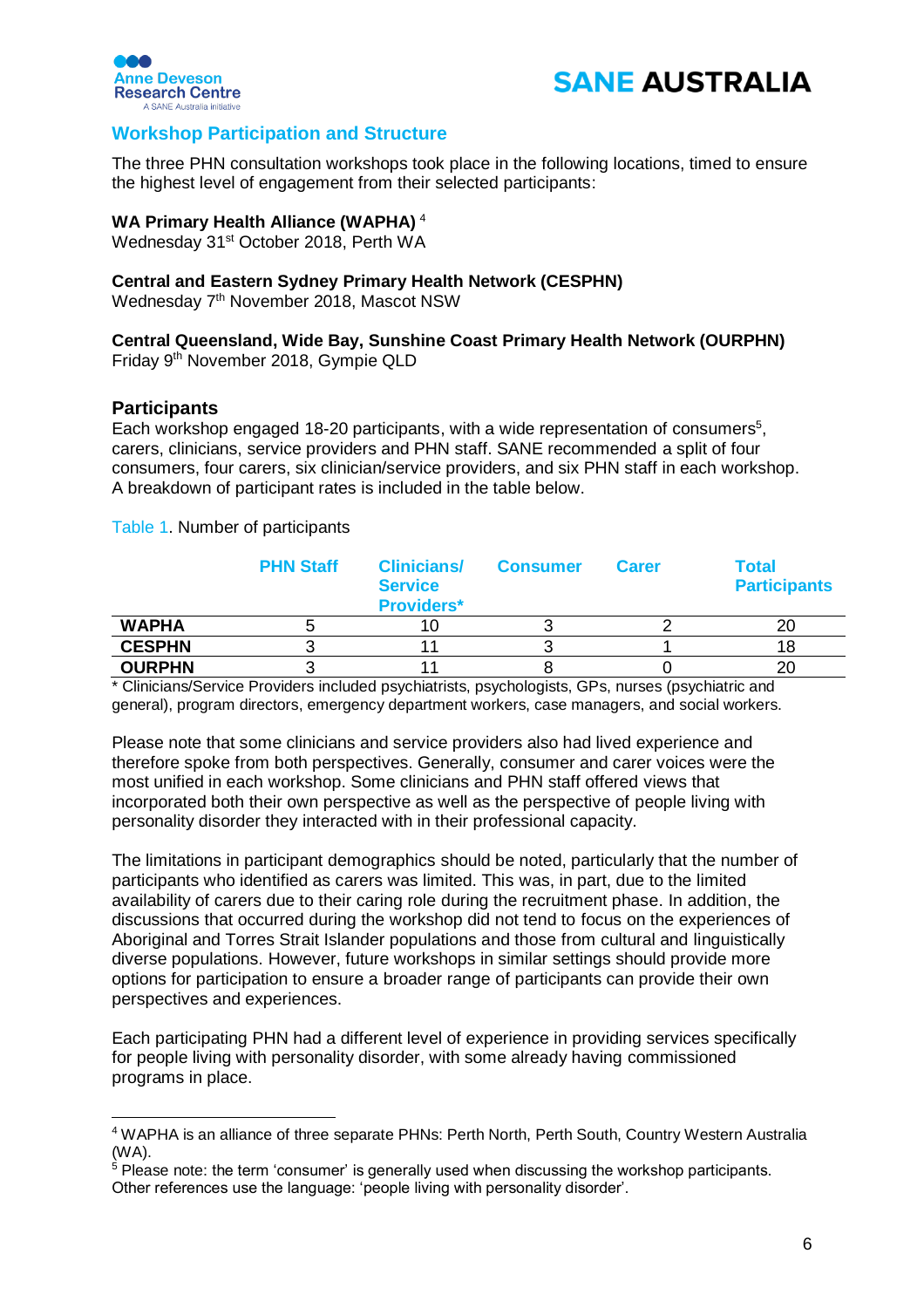



- **OURPHN** has a range of existing services. This included Artius Health (triage and intake service) and Partners in Recovery (providing services and support for those with complex mental health needs) working directly with those in the community with lived experience of personality disorder. They were also currently in the process of reviewing models of care in order to deliver more targeted DBT programs.
- **CESPHN** has a range of services in place including DBT groups, suicide prevention programs and headspaces. These services specifically targeted those people with moderate level presentations of personality disorder, a service gap CESPHN referred to as the 'missing middle'. These included a range of DBT services that worked with specific groups such as young people, AOD, and hospital and community settings.
- **WAPHA** also has a range of programs available for those experiencing complex mental illness, with a focus on developing services for young people. They were also in the process of commissioning services targeted towards those living with personality disorder.

All PHNs worked with diverse groups, including a variety of distinct culturally and linguistically diverse and Aboriginal and Torres Strait Islander populations. The catchment areas for both WAPHA and OURPHN also incorporated large rural and remote populations.

## <span id="page-6-0"></span>**Structure**

Workshops ran for approximately four hours and included the following activities:

- **Activity One** involved participants discussing with one another how they understood stepped care, and specifically how they understood the phrase 'right care, right place, right time'. The activity was designed to start participants thinking about the principles of stepped care within a big-picture context, exploring the concept of 'right care, right place, right time' for the treatment and care of people living with personality disorder and their carers.
- **Reflection One** involved asking participants to consider one thing they would invest in for personality disorder within primary care. The activity was designed to reveal immediate priorities for investment in the treatment and care for personality disorders.
- **Activity Two** was the core workshop activity. This involved using a wall inside the workshop space to map the services available within each PHN, the gaps and unmet need, as well as areas of opportunity and those in need of improvement. Using the Department of Health stepped care model as a foundation, this activity was used to brainstorm and unpack specific requirements for people living with personality disorder, and to populate a stepped care model. See Appendix Four for what this stepped care model looked like visually for participants.
- **Activity Three** allowed participants to directly share their own experiences of the barriers to accessing care and treatment for personality disorder amongst their peers. The activity was designed to ensure that all participants felt comfortable voicing their experience, had their experience heard by their peers, and also to ensure any barriers not picked up in the wall activity were captured.
- **Activity Four** involved participants developing their own suggestions for potential services. The activity was designed to pick up ideas from the previous activities, adding another level of detail around example services and programs that could be commissioned by PHNs within the stepped care model.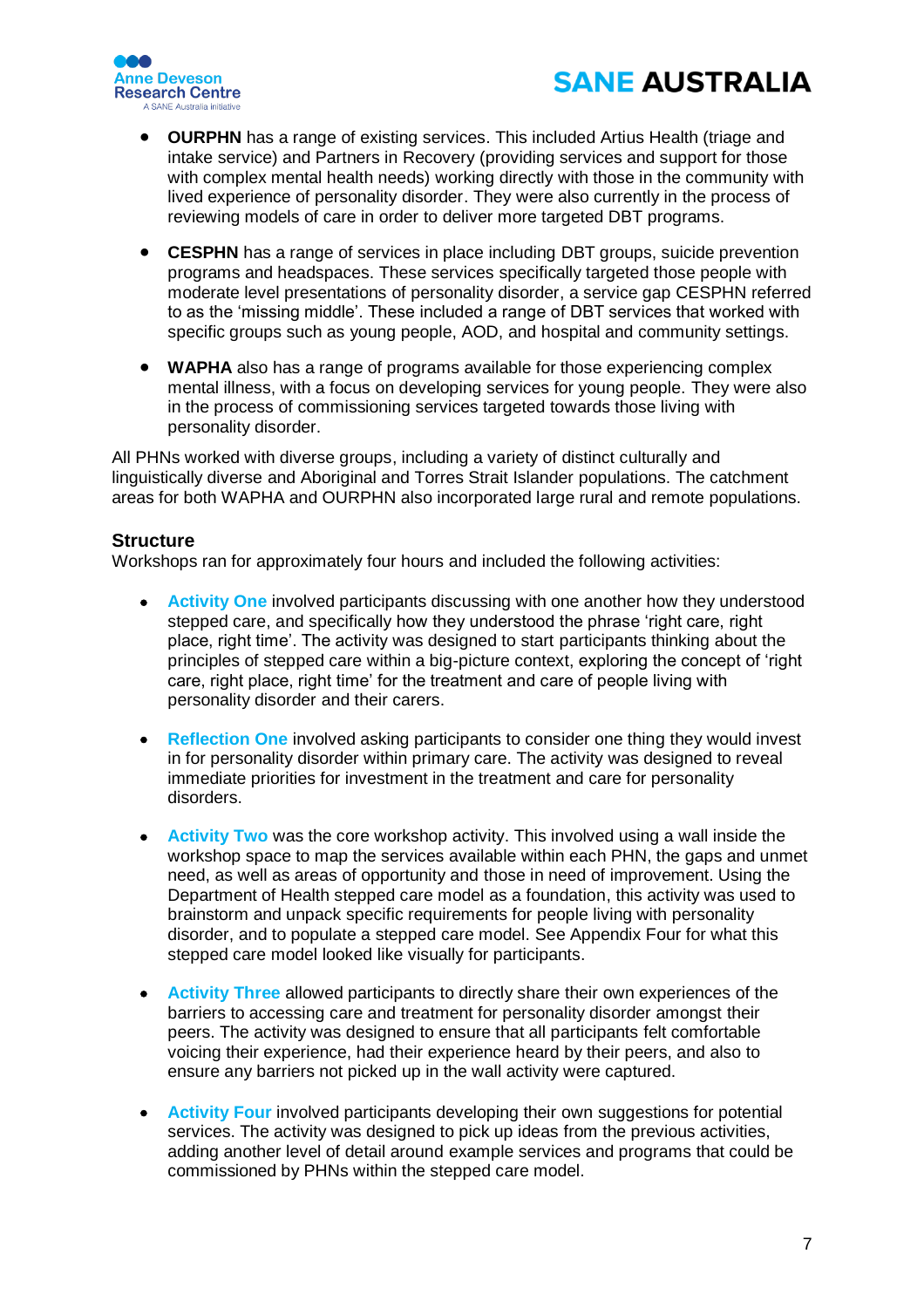



• **Reflection Two** again involved asking participants to consider one thing they would invest in for personality disorder within primary care. The activity was designed to reveal how participating in the workshops may have changed or cemented their priorities for investment in the treatment and care for personality disorder.

## <span id="page-7-0"></span>**Analysis**

After the three workshops were completed, the data generated was collected and organised into themes. Documented across four actionable areas, a consultation draft report was then circulated to participating PHNs as well as the project's advisory committee for review. Feedback was then compiled and reflected in this report.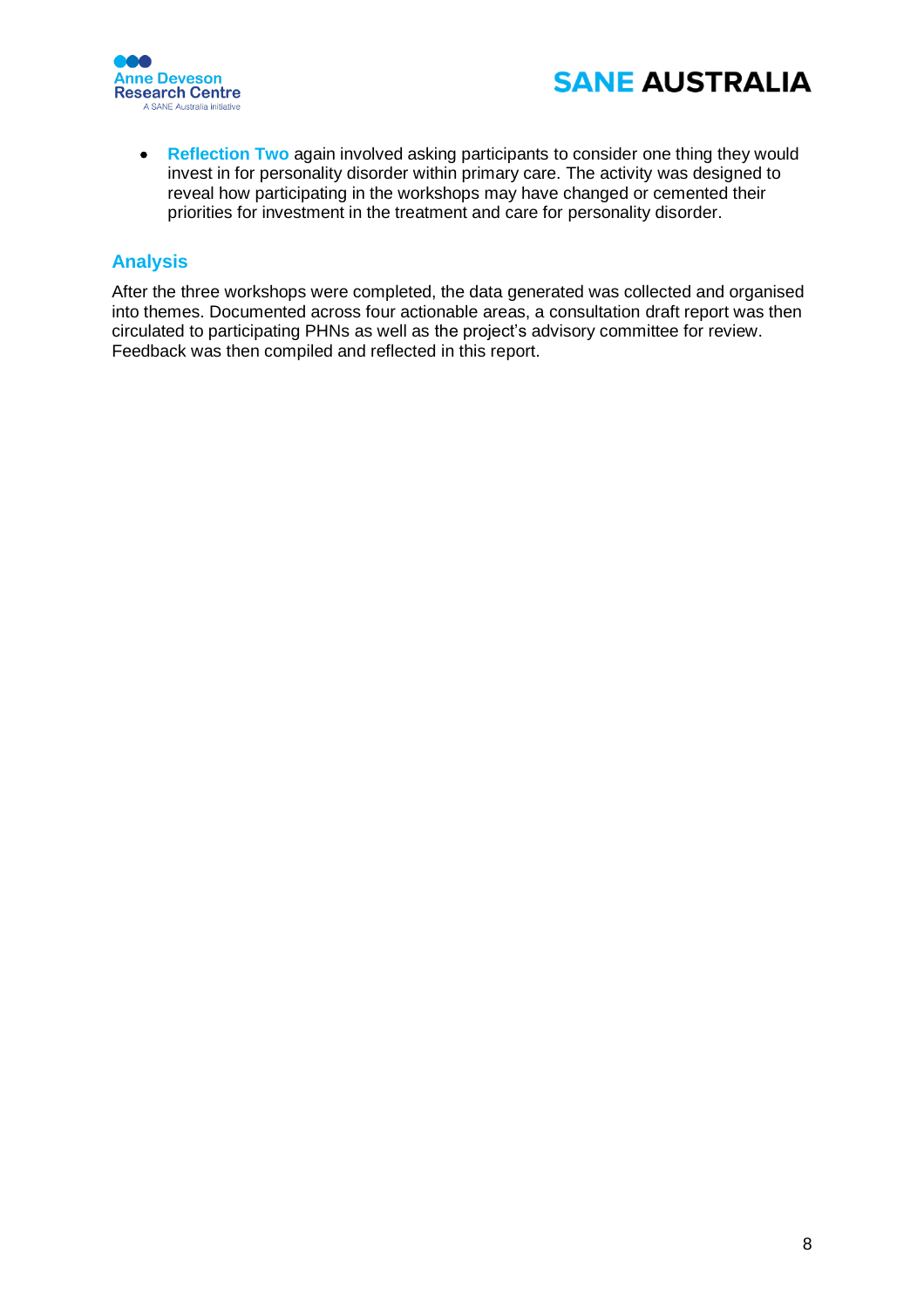



## <span id="page-8-0"></span>**Workshop Findings**

The following section outlines data gathered as part of the consultation workshops to propose a potential stepped care model for personality disorder. *Barriers and enablers* to access are covered first, before outlining the *values and principles* needed for the design and delivery of services for the treatment and care of people personality disorder. A *proposed stepped care model* for personality disorder in primary care is then presented, followed by a range of suggestions for services and programs that PHNs might commission.

## <span id="page-8-1"></span>**Barriers and Enablers to Accessing Care for Personality Disorder**

Cutting across the stepped care model, there are significant barriers in place that prevent people from accessing treatment and support in primary care. While much of the discussion within the workshops focussed on what was inhibiting access and the fragmentation of the system, discussion also turned towards some positive actions that could enable access.

Workshop participants had the opportunity to share their varied perspectives, with consumers and carers focussing on their experience of access to treatment and support. PHN staff and clinicians shared what they understood to be some of the limitations of working within the current service system. The enablers presented in the table below represent what workshop participants believed would contribute to more effective treatment and access to supports. It should be noted that some of the identified barriers and enablers also reflect the broader mental health service system and may be pertinent to a range of diagnoses.

The *Proposed Stepped Model of Care for Personality Disorder in Primary Care* in this document endeavour to address these barriers and enablers.

| <b>Item</b>                             | <b>Barrier</b>                                                                                                                                                                                                                                                                                                                                                                                          | <b>Enabler</b>                                                                                                                                                                                                                                                                                                                                                                                                                                                             |
|-----------------------------------------|---------------------------------------------------------------------------------------------------------------------------------------------------------------------------------------------------------------------------------------------------------------------------------------------------------------------------------------------------------------------------------------------------------|----------------------------------------------------------------------------------------------------------------------------------------------------------------------------------------------------------------------------------------------------------------------------------------------------------------------------------------------------------------------------------------------------------------------------------------------------------------------------|
| Service and<br>program design           | - Personality disorder is<br>disadvantaged in 'patient flow'<br>- Lack of evidence for some<br>treatments<br>- Services that do not follow<br>guidelines<br>- Services with strict inclusion and<br>exclusion criteria limiting access<br>- Punitive service design<br>- Limited availability of DBT within<br>public system                                                                            | - 'Alternatives' while on waitlists<br>- Inclusive design (specific<br>population needs met)<br>- Utilising trauma-informed care<br>- Improved 'bedside manner'<br>- Warmth and trust in relationships<br>with people with lived experience<br>- Consistent access with consistent<br>clinicians delivering services<br>- Greater peer support options<br>- Collaborative process between<br>consumers and clinicians<br>- After-hours support for consumers<br>and carers |
| <b>Training and</b><br><b>Education</b> | - Lack of clinician knowledge about<br>diagnostic criteria and treatment<br>options for personality disorder<br>- Stigma from mental health workers<br>- Stigma from general health workers<br>- Gaps in DBT training and quality<br>- Consumers not acting on referrals<br>- Staff using inappropriate language<br>(disrespectful, stigmatising etc)<br>- Discounting of lived experience<br>expertise | - Attitude and behaviour change<br>education for health professionals<br>- More personality disorder specific<br>training for clinicians (including as<br>part of undergraduate courses)<br>- Training for teachers in schools in<br>recognising personality disorder<br>symptoms and helpful coping<br>strategies (may be DBT-based)<br>- Coping strategy training embedded<br>into workforce training (outside of                                                        |

Table 2. Barriers and Enablers to Accessing Care for Personality Disorder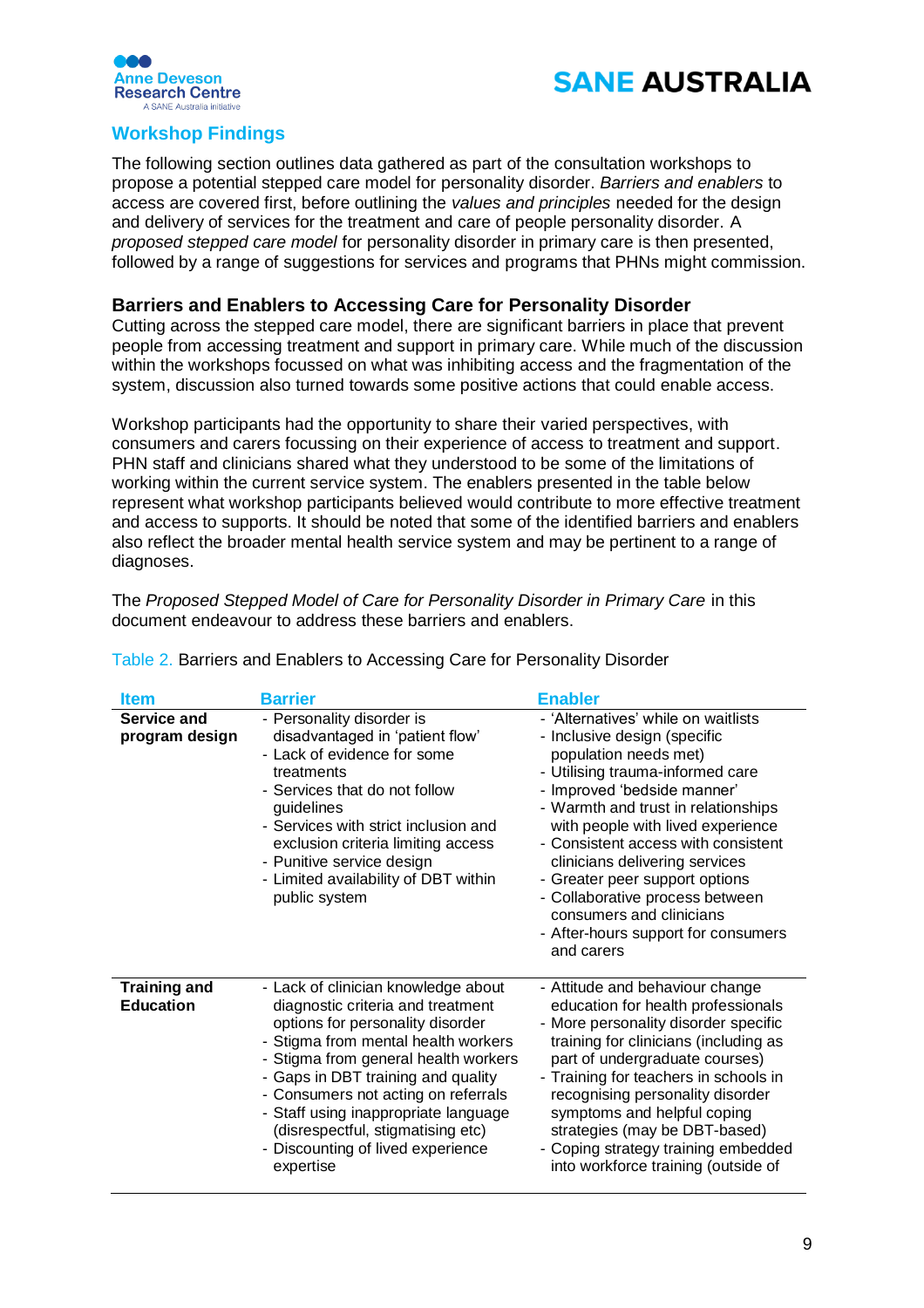

| <b>Item</b>                                                  | <b>Barrier</b>                                                                                                                                                                                                                                                                                                                            | <b>Enabler</b>                                                                                                                                                                                                                                                                                                                                           |
|--------------------------------------------------------------|-------------------------------------------------------------------------------------------------------------------------------------------------------------------------------------------------------------------------------------------------------------------------------------------------------------------------------------------|----------------------------------------------------------------------------------------------------------------------------------------------------------------------------------------------------------------------------------------------------------------------------------------------------------------------------------------------------------|
|                                                              |                                                                                                                                                                                                                                                                                                                                           | mental health services; may be<br>DBT-based)                                                                                                                                                                                                                                                                                                             |
| <b>Entry and</b><br><b>Discharge from</b><br><b>Services</b> | - Risky behaviours from some people<br>living with personality disorder (e.g.<br>aggression)<br>- Consumers 'pinballed' from one<br>service to another<br>- No accommodation options post-<br>discharge<br>- Lack of follow up<br>- Prohibitive eligibility criteria for<br>services - not meeting specific<br>requirements for treatment | - Integration with other services<br>(housing, employment, AOD)<br>- Wrap around services<br>(incorporating both clinical and non-<br>clinical support services)<br>- 'Warm handovers' to ensure limited<br>impact on care quality and recovery<br>- Improved discharge planning<br>- Follow up support<br>- Greater flexibility in eligibility criteria |
| <b>Comorbidity</b>                                           | - In context of mental health and<br>substance use difficulties, not being<br>sure where to present - drug or<br>mental health services?<br>- Physical health issues not routinely<br>addressed<br>- Only one issue treated at a time<br>- Difficulty managing interplay of<br>multiple diagnoses                                         | - Ensure people are not excluded<br>from mental health services<br>because they have a drug problem<br>(or vice versa)<br>- Understanding and acknowledging<br>relationship between diagnoses<br>- Focus on intensity and duration of<br>treatment                                                                                                       |
| <b>Cost and</b><br>funding                                   | - Affordability of services - expensive<br>and unsustainable for people living<br>with personality disorder<br>- Services changing due to funding<br>- Staff retention                                                                                                                                                                    | - Greater funding for more<br>psychotherapy sessions in<br>community<br>- Access to bulk-billing services<br>- More longitudinal funding allocated<br>- Greater subsidies for intensive<br>programs                                                                                                                                                      |
| Geographic<br>location                                       | - Access to care depends on location<br>- 'Postcode lottery'<br>- Stigma, particularly in rural<br>locations<br>Difficulty in accessing specialist<br>services (and specialist services<br>not available everywhere)                                                                                                                      | - Ability to access care outside of<br>catchment area<br>- Transport support to access care<br>- Improved alternatives to face-to-<br>face services (e.g. Skype, online<br>services)<br>- Training rural-based psychologists<br>in schema therapy or other<br>evidence-based options<br>- Increased outreach training and<br>support                     |
| Knowledge of<br>the system                                   | - GPs with limited knowledge about<br>service options<br>- Consumers and clinicians not being<br>familiar with system<br>- High knowledge about the failings<br>of the system for consumers<br>leading to hopelessness and<br>anxiety                                                                                                     | - Centralised resource outlining<br>service options within PHN<br>- Training to ensure GPs better<br>informed about options and<br>evidence base'                                                                                                                                                                                                        |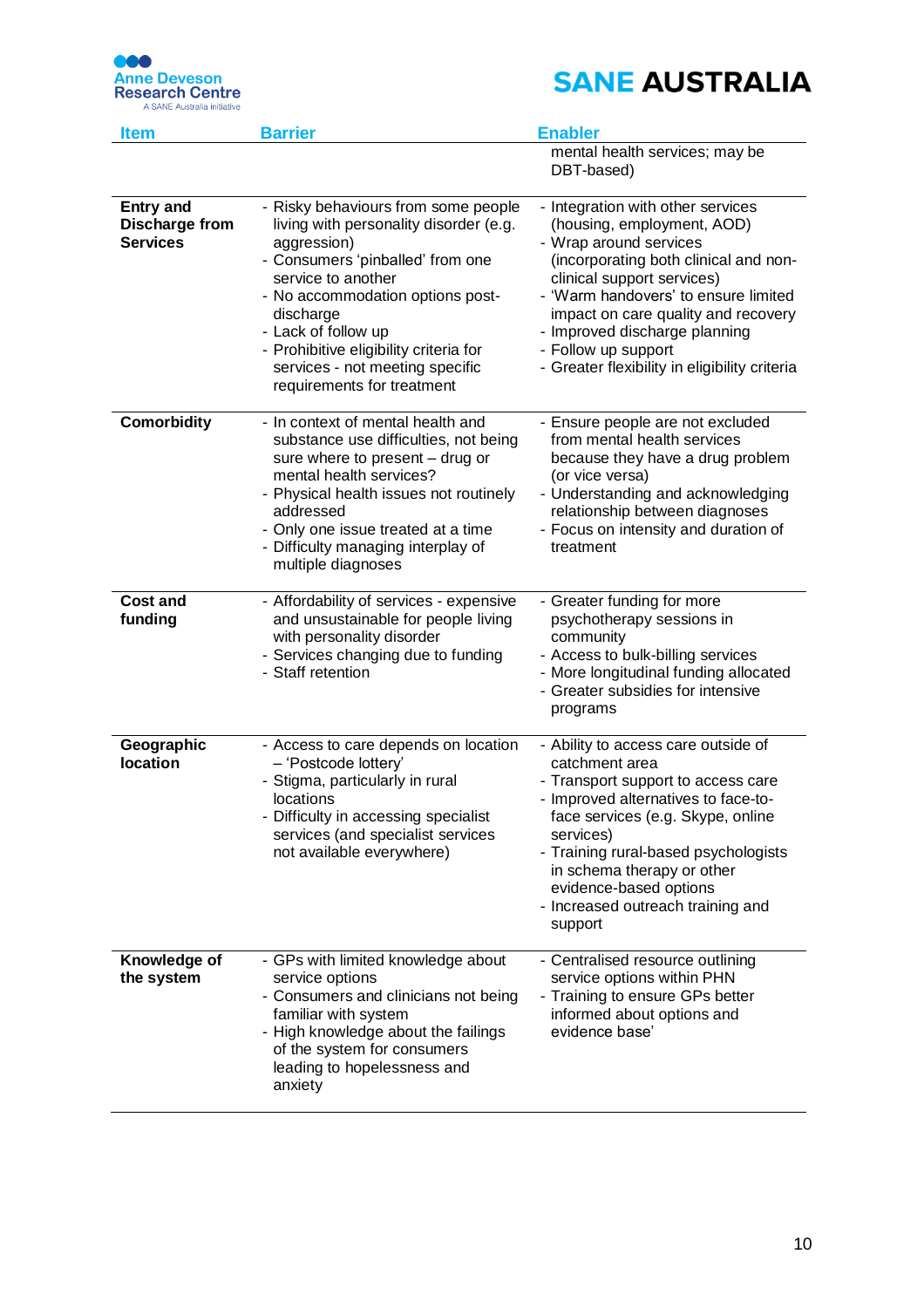



## <span id="page-10-0"></span>**Proposed Service Design Values and Principles for Treating People with Personality Disorder in Primary Care**

When discussing the various aspects of an effective system to meet the needs of people living with personality disorder, a range of themes emerged during the workshops around core values which could support treatment and care in Primary Care settings.

Not directly linked to one specific stage of the stepped care model, they are proposed as a set of universal values that could underpin the whole system and help address some of the greatest service access challenges faced by those with lived experience.

The following four service design values and principles are presented to guide PHNs as they commission new services. PHNs are encouraged to adopt these, or similar values and principles, when designing and delivering programs and services. Inherent within all of these values and principles is the notion that they are utilised to design services and programs that are free of stigma and discrimination. Implementing these values and principles may help ensure that services meet the needs of people living with personality disorder and support the sustainability and quality of service delivery.

Please note that in addition to these specific values and principles that arose from the workshops, more general guidelines for treatment of people living with personality disorder can be found via Project Air and the National Health and Medical Research Council<sup>6</sup>. Additionally, some PHNs have established their own stepped care principles which may complement the values proposed for personality disorder.

## **1. Inclusive**

Services across the health system do not exclude or discriminate against people with personality disorder. Services cater for all presentations of personality disorder, not just those deemed socially or behaviourally acceptable. People are always treated humanely with understanding, respect, tolerance and care. No aspect of a program or service is punitive in any way. Criteria for accessing a service is not prohibitive and does not shut out or restrict a person from accessing care when they need it.

### **2. Collaborative and Consumer Focussed**

Collaboration with people with lived experience of personality disorder is key to ensuring services are consumer focussed and responsive to needs. People living with personality disorder are engaged in co-design and are key decision makers in the design and delivery of services. Lived experience participation across the stepped care model not only provides opportunities for meaningful engagement, but also guarantees more effective, sustainable services. Treatment and support is individualised and goal-focussed.

## **3. Flexibility and Adaptability**

Services are adaptable and offer flexible entry options that meet the needs of people living with personality disorder at different levels of severity. Services offer choice to consumers, are recovery focussed and offer lifestyle interventions and supports. Consumers have access to evidence-based interventions in the community that prevent them needing to present to emergency departments as the only alternative.

<sup>&</sup>lt;sup>6</sup> Project Air Treatment Guidelines available here: <https://www.projectairstrategy.org/guidelines/index.html>

National Health and Medical Research Council guidelines available here: https://nhmrc.gov.au/aboutus/publications/clinical-practice-guideline-borderline-personality-disorder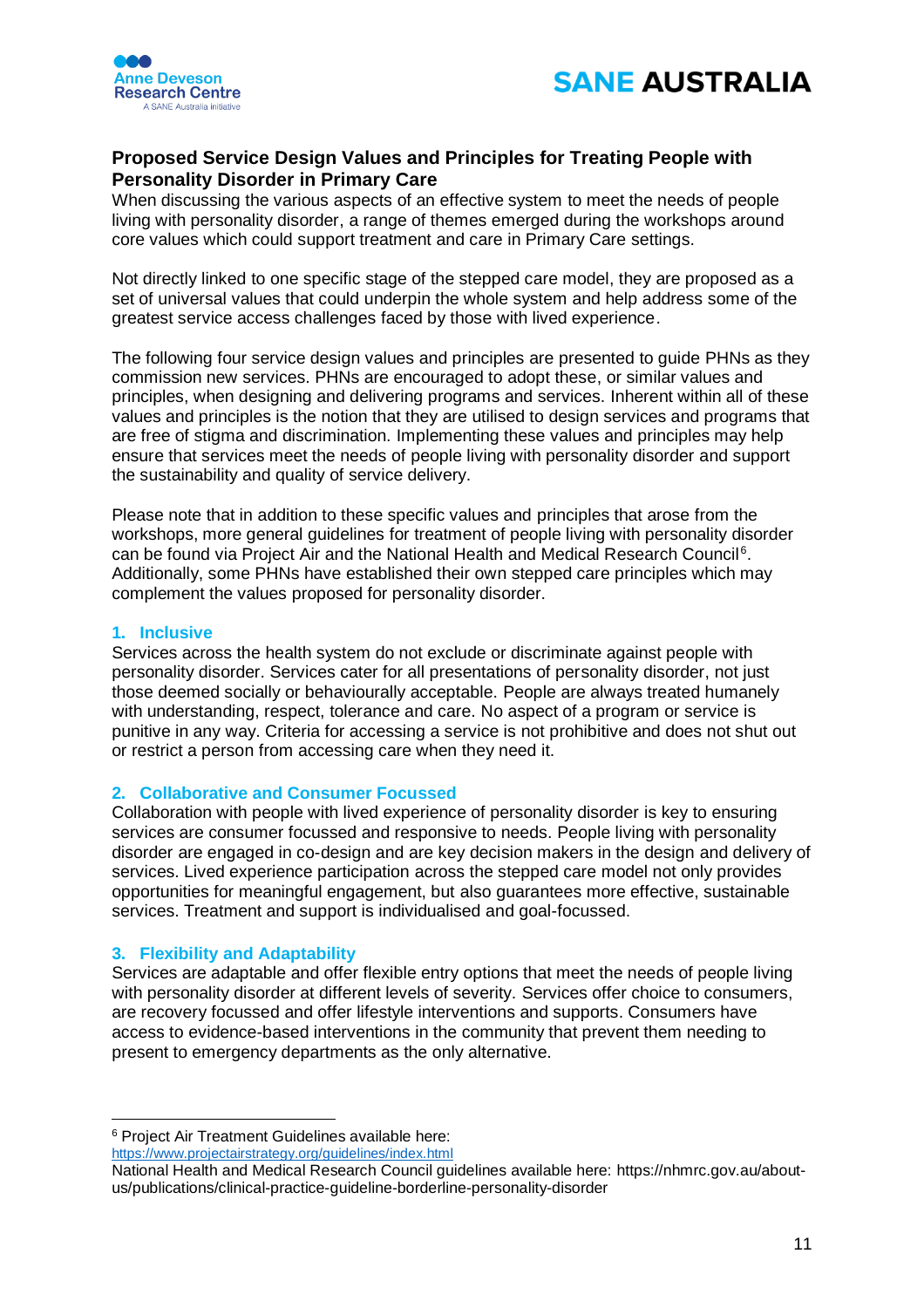



## **4. Continuity of Care**

Wherever possible, consistency within the treating health care professional team is maintained to ensure trust and warmth is built with people living with personality disorder. People living with personality disorder have regular contact with the same set of clinicians and service providers throughout their engagement with services and programs. When staff leave their roles or additional expertise is required, time is spent to conduct a 'warm handover' to ensure limited impact on care quality and recovery. The needs and voice of carers of people living with personality disorder and their important role in the continuity of care is acknowledged.

## <span id="page-11-0"></span>**Proposed Stepped Model of Care for Personality Disorder in Primary Care**

The following proposed stepped model of care for personality disorder in Primary Care was developed drawing exclusively on ideas shared during the three PHN workshops.

It was agreed with participating PHNs that the stepped care model as described in the *Department of Health PHN Primary Mental Health Care Implementation Guidance* should be the foundation for understanding what a stepped care approach could look like for personality disorder. The stepped care model as suggested by the Department of Health details five steps, based on severity - *well population, at-risk groups, mild mental illness, moderate mental illness, and severe mental illness*. The model suggests appropriate mental health treatment and support for each step, what services are relevant, the associated workforce requirements and other system changes that may be needed.

The proposed model amalgamates what services workshop participants identified as being currently available and working well within their PHN area across the stepped care stages, as well as ideas for services that could be added or improved to address gaps and unmet need.

## A note for PHN commissioning and implementation

The below table includes both clinical and non-clinical interventions for personality disorder. The inclusion of whole-of-system suggestions below reflects that the community is often not aware of who is providing or funding services, including what PHNs are funded to provide. It should be noted that some recommendations may be best implemented through the current State and Territory funding models, including within community mental health services, as well as through private providers and NGOs. However, these suggestions have been retained in the model to highlight the necessity for PHNs to consider these needs in the design and commissioning services and to ensure integrated service delivery that supports holistic care. It is acknowledged that needs extend beyond the health sector for people living with personality disorder and their carers.

It should be noted that PHNs utilising this information to inform the commissioning of services would need to consider funding through the *PHN Primary Mental Health Care Flexible Funding Pool* streams (including psychological therapies for underserviced groups, low intensity mental health services and services for people with severe mental illness) as well as funds available through the psychosocial support/continuity of care measure (NPS) and AOD funding for interventions related to comorbidities, for example. In particular, in addressing service gaps in severe presentations (including step up/down into emergency departments and acute services), joint regional planning activities between PHNs and LHNs represent an opportunity for co-commissioning for the treatment and care of people with personality disorder.

The following table provides considerations for strengthening the stepped model of care in primary care specifically for personality disorder. The table proposes suggestions to all PHNs to inform future planning and commissioning of services to better meet the needs of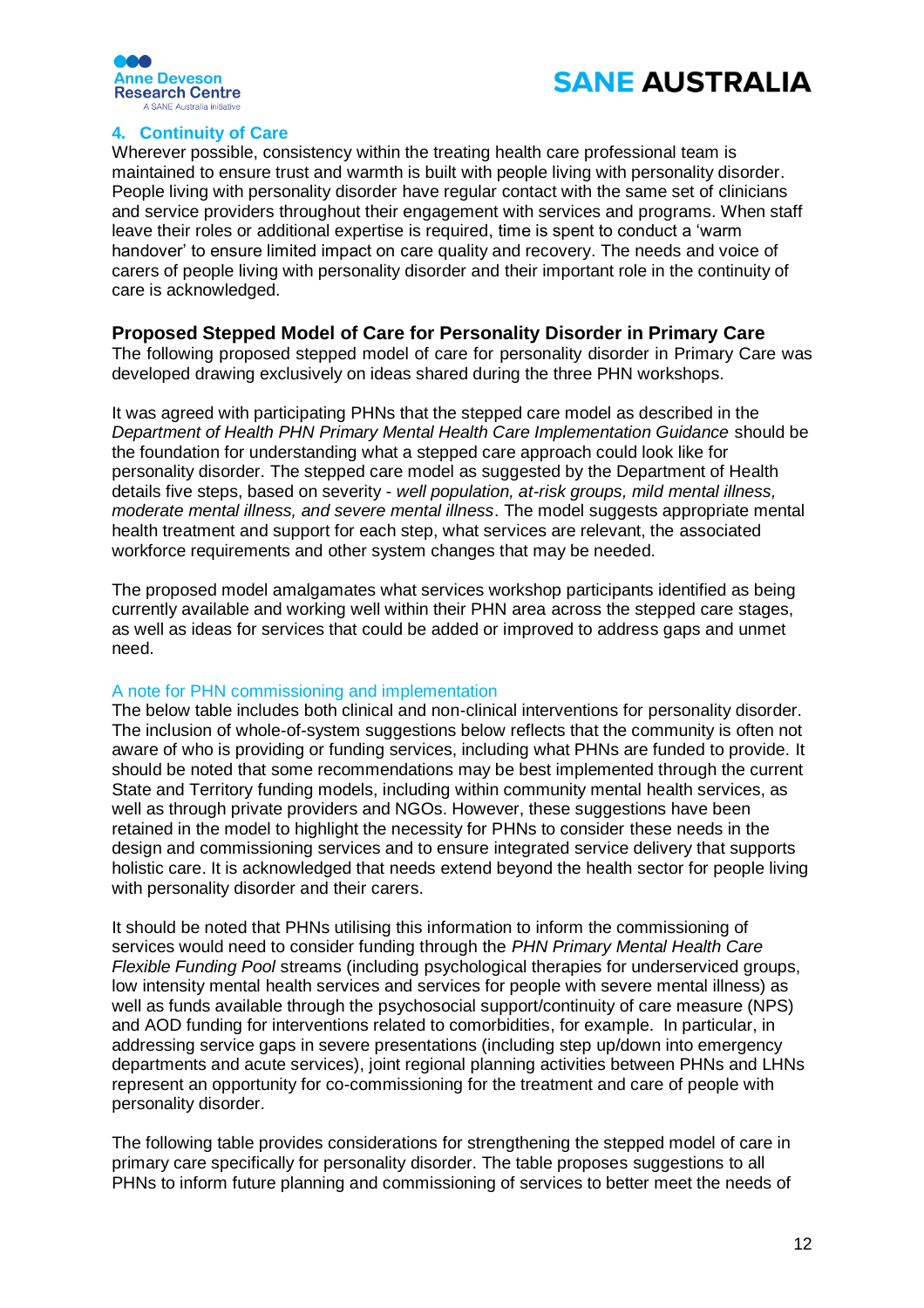



people living with personality disorder. It is not intended to be instructional, but rather to act as a guide for PHNs based on local need and available funds.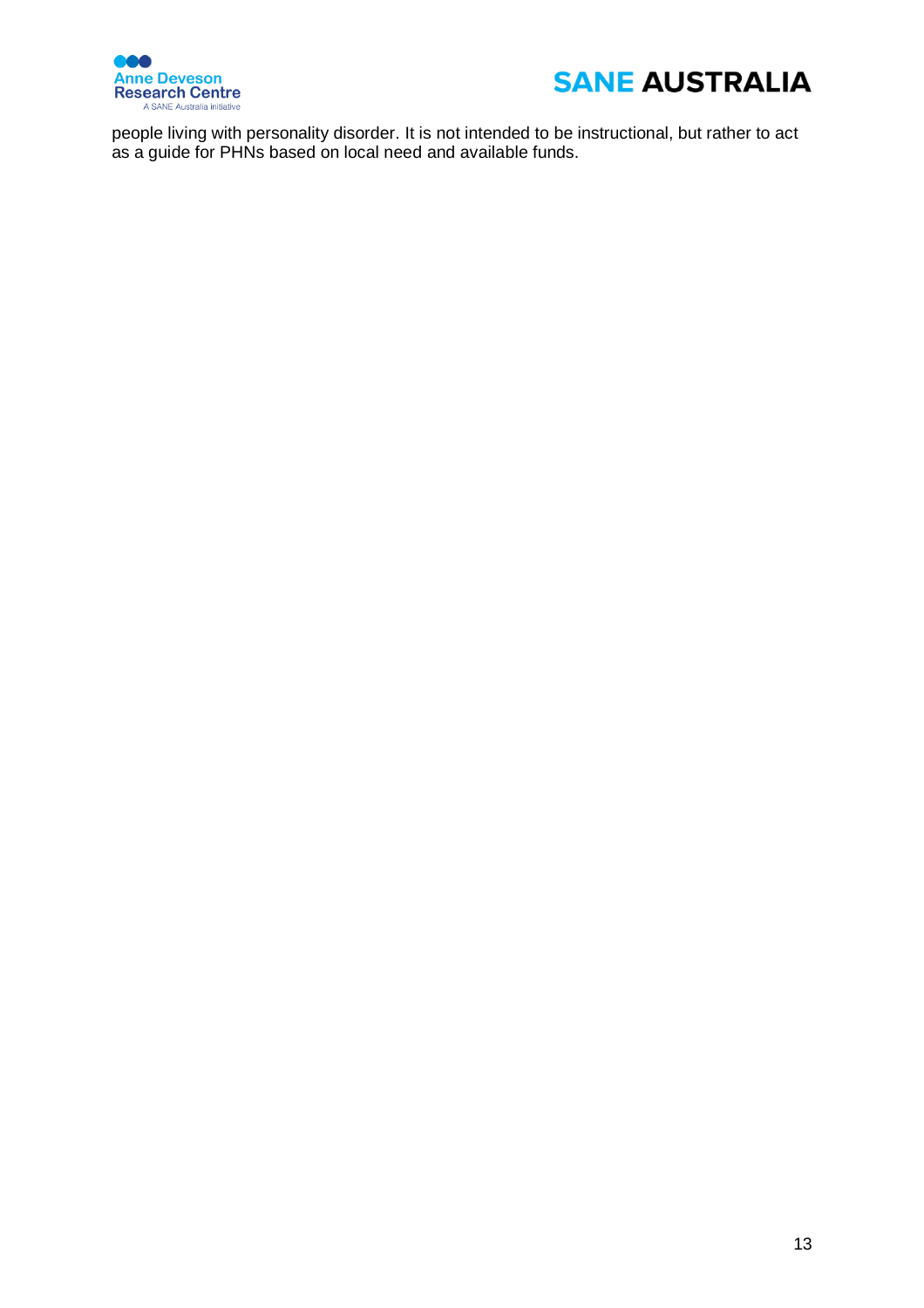

 $\overline{a}$ 

## **SANE AUSTRALIA**

## **Proposed Stepped Model of Care for Personality Disorder in Primary Care**

- The following table provides considerations for strengthening the stepped model of care in primary care specifically for personality disorder.
- The table proposes suggestions to all PHNs to inform future planning and commissioning of services to better meet the needs of people living with personality disorder.
- Please note that not everything in this model may be actionable in Primary Care settings, but outlines considerations to guide developing and commissioning services within the PHN remit.

## Table 3. Proposed Stepped Model of Care for Personality Disorder in Primary Care

| <b>Stepped Care Stage</b>                                                                                               | <b>Stepped Care Need for Personality Disorder</b>                                                                                                                                                                                                                                                                                                                                                                                                                                                                                                                                                                                                                                                                                                                                                                                                                            | <b>Possible Action for PHNs*</b>                                                                                                                                                                                     |
|-------------------------------------------------------------------------------------------------------------------------|------------------------------------------------------------------------------------------------------------------------------------------------------------------------------------------------------------------------------------------------------------------------------------------------------------------------------------------------------------------------------------------------------------------------------------------------------------------------------------------------------------------------------------------------------------------------------------------------------------------------------------------------------------------------------------------------------------------------------------------------------------------------------------------------------------------------------------------------------------------------------|----------------------------------------------------------------------------------------------------------------------------------------------------------------------------------------------------------------------|
| <b>Well Population</b><br>Promotion<br>Prevention<br>Early intervention<br>Access to information<br>Self-help resources | Health promotion activities which may contribute to<br>reducing risk factors related to personality disorder:<br>Schools - including primary school self-harm<br>interventions, increasing availability of school<br>psychologists/mental health nurses, teacher<br>training in emotional dysregulation and bullying<br>prevention.<br>Parenting - classes for parenting in other settings<br>(e.g. workplaces), addressing emotional neglect by<br>parents, parenting programs in hospitals and<br>parent-child programs such as circle of security<br>Post-natal depression prevention<br>Domestic violence prevention<br>$\bullet$<br>Adolescent education e.g. validation skills<br>Improved child protection systems<br>Increase community training in emotional CPR <sup>7</sup><br>and Mental Health First Aid<br>Community programs promoting emotional<br>wellbeing | Promote awareness of personality disorder in PHN<br>commissioned child and adolescent focussed<br>services<br>Strengthen links with NGOs, community and<br>education sectors to promote multi-sectoral<br>approaches |
|                                                                                                                         |                                                                                                                                                                                                                                                                                                                                                                                                                                                                                                                                                                                                                                                                                                                                                                                                                                                                              |                                                                                                                                                                                                                      |

<sup>&</sup>lt;sup>7</sup> Emotional CPR is similar to CPR but is focussed on assisting others through emotional crises using three steps: C = Connecting. P = emPowering, and. R = Revitalizing.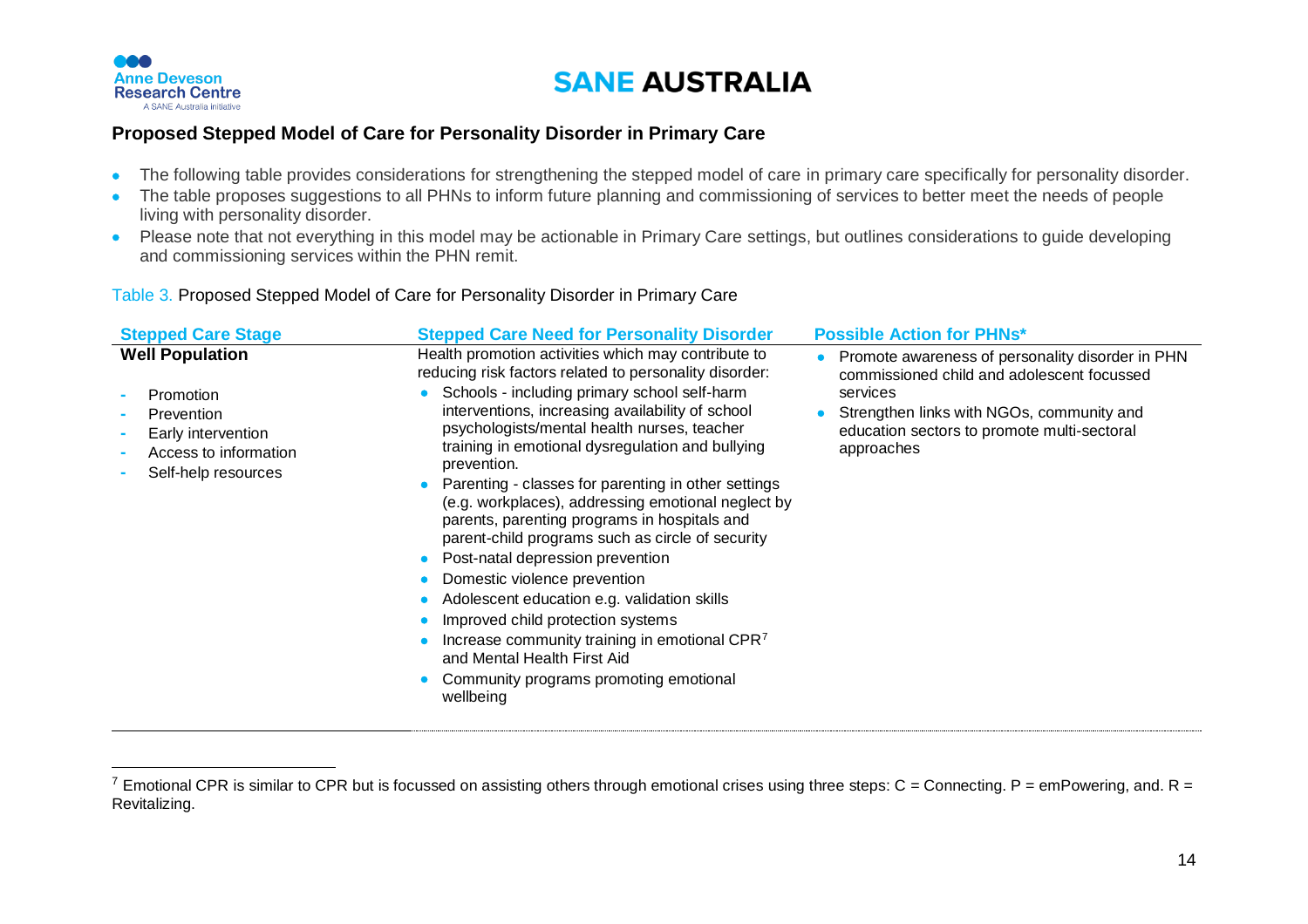

| <b>Stepped Care Stage</b>                                                                                               | <b>Stepped Care Need for Personality Disorder</b>                                                                                                                                                                                                                                                                                                                                                                                                                                                                                                                                                    | <b>Possible Action for PHNs*</b>                                                                                                                                                                                                                     |
|-------------------------------------------------------------------------------------------------------------------------|------------------------------------------------------------------------------------------------------------------------------------------------------------------------------------------------------------------------------------------------------------------------------------------------------------------------------------------------------------------------------------------------------------------------------------------------------------------------------------------------------------------------------------------------------------------------------------------------------|------------------------------------------------------------------------------------------------------------------------------------------------------------------------------------------------------------------------------------------------------|
|                                                                                                                         | Access to Information and Self-Help Resources for<br>Personality Disorder, for example<br>Spectrum (VIC) website<br>Project Air<br><b>BPD Foundation website</b><br><b>BPD Community</b><br>Head to Health website<br>٠<br>NEAMI - optimal health<br><b>SANE Australia</b><br>Orygen Youth Health<br>headspace<br>Online skill development in behavioural<br>modification and problem solving<br>Local community support groups                                                                                                                                                                      | Increase public awareness of personality disorders'<br>aetiology and symptoms, and provide myth-busting<br>to reduce stigma<br>Disseminate listing of resources to PHN staff,<br>service providers, community partners, and primary<br>care networks |
| <b>At-Risk Groups</b><br>Intervention for early symptoms or<br>previous illness<br>Alternatives to face-to-face service | Low Intensity Services (LIS) and other services online<br>and via phone, which people living with personality<br>disorder and their carers have found useful including:<br>Smart phone apps including:<br><b>Smiling Mind</b><br>Headspace<br><b>CALM</b><br><b>Breathe</b><br>E-mental health services through headspace<br>$\bullet$<br>DBT skills and strategies online (YouTube clips)<br>$\bullet$<br>Telehealth (1800 Respect)<br>After hours helplines such as Lifeline and Suicide<br><b>Callback Service</b><br>ARAFMI/Carers QLD (or state equivalent)<br>Orygen Youth Health<br>$\bullet$ | Where appropriate to need and severity, promote<br>access to alternatives to face-to-face services<br>(online and phone) for early intervention, or to help<br>support recovery                                                                      |
|                                                                                                                         | Improvements to:<br>Primary care consumer pathways                                                                                                                                                                                                                                                                                                                                                                                                                                                                                                                                                   | Ongoing education of GPs on Primary Care service<br>offerings for personality disorder presentations                                                                                                                                                 |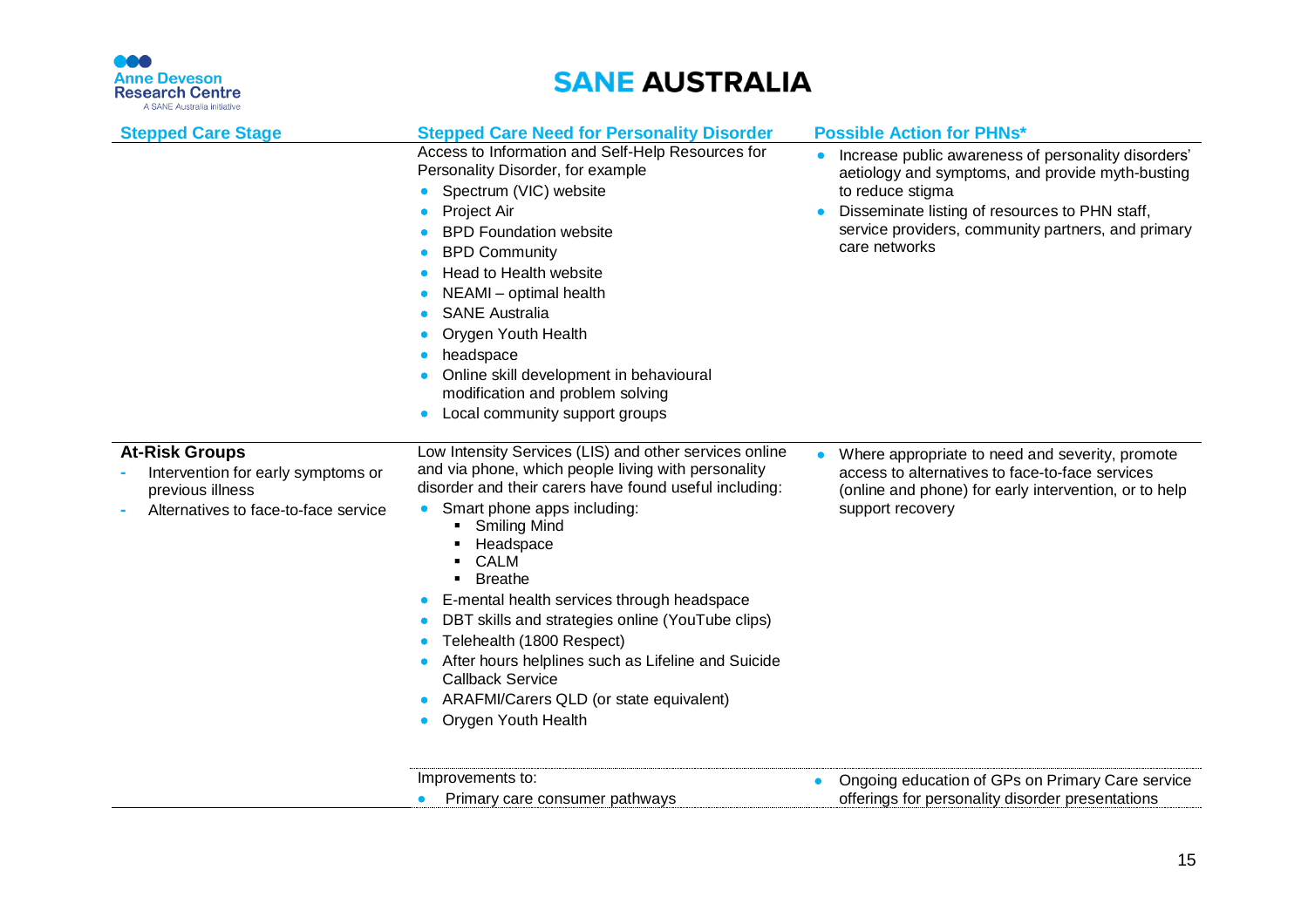

| <b>Stepped Care Stage</b> | <b>Stepped Care Need for Personality Disorder</b>                                                                                                                                                                                                                                                                                                                                                                                                                                                                                                                                                                     | <b>Possible Action for PHNs*</b>                                                                                                                                                                                                                                                                                                                                                                                                                                                                                             |
|---------------------------|-----------------------------------------------------------------------------------------------------------------------------------------------------------------------------------------------------------------------------------------------------------------------------------------------------------------------------------------------------------------------------------------------------------------------------------------------------------------------------------------------------------------------------------------------------------------------------------------------------------------------|------------------------------------------------------------------------------------------------------------------------------------------------------------------------------------------------------------------------------------------------------------------------------------------------------------------------------------------------------------------------------------------------------------------------------------------------------------------------------------------------------------------------------|
|                           | Health professionals' knowledge of local services<br>$\bullet$<br>Interventions targeting early psychosis<br>Other interventions specific to the treatment of<br>personality disorder                                                                                                                                                                                                                                                                                                                                                                                                                                 | Promotion of intake lines<br>$\bullet$<br>Strengthen role of pharmacists in early intervention<br>and recovery for people living with personality<br>disorder                                                                                                                                                                                                                                                                                                                                                                |
|                           | Addressing at-risk populations in school settings<br>including primary school self-harm interventions,<br>increasing availability of school psychologists/mental<br>health nurses, teacher training in emotional<br>dysregulation and bullying prevention                                                                                                                                                                                                                                                                                                                                                             | Continue provision of local headspace with<br>participation of local schools<br>Ensure they are meeting the needs (have<br>clinicians with specialised training in<br>personality disorder)<br>Integrated with local schools (e.g. outreach<br>٠<br>programs, school speakers, and school<br>counsellors know to refer to headspace)<br>Ensure each primary and secondary school has, at<br>minimum, a wellbeing coordinator<br>Strong links with child and adolescent mental<br>health services (CAMHS) and social services |
|                           | Access to support and self-help resources during<br>recovery, for example:<br>WRAP - Wellness Recovery Action Plans and<br>other individualised self-directed personal<br>wellbeing plans (including early warning signs,<br>safety plans)<br>Recovery peer support (for example Pearl - Peer<br>Engaged Assisted Recovery Lifestyle - which<br>offers a 'warm call' <sup>8</sup> line)<br>Recreational Interests (Art therapy, creative tools)<br>$\bullet$<br>Lifestyle programs – e.g. diet and exercise<br>programs<br>Mind Recovery College (recovery focussed<br>courses delivered by lived experience teachers | Develop specific strategies to increase access to<br>peer and psychosocial supports for people with<br>personality disorder,<br>Promotion of particular services made available<br>through the NDIS<br>Promotion of self-directed wellbeing planning                                                                                                                                                                                                                                                                         |

 $8$  Warm call lines are alternatives to 'crisis lines' where the call is taken by a peer worker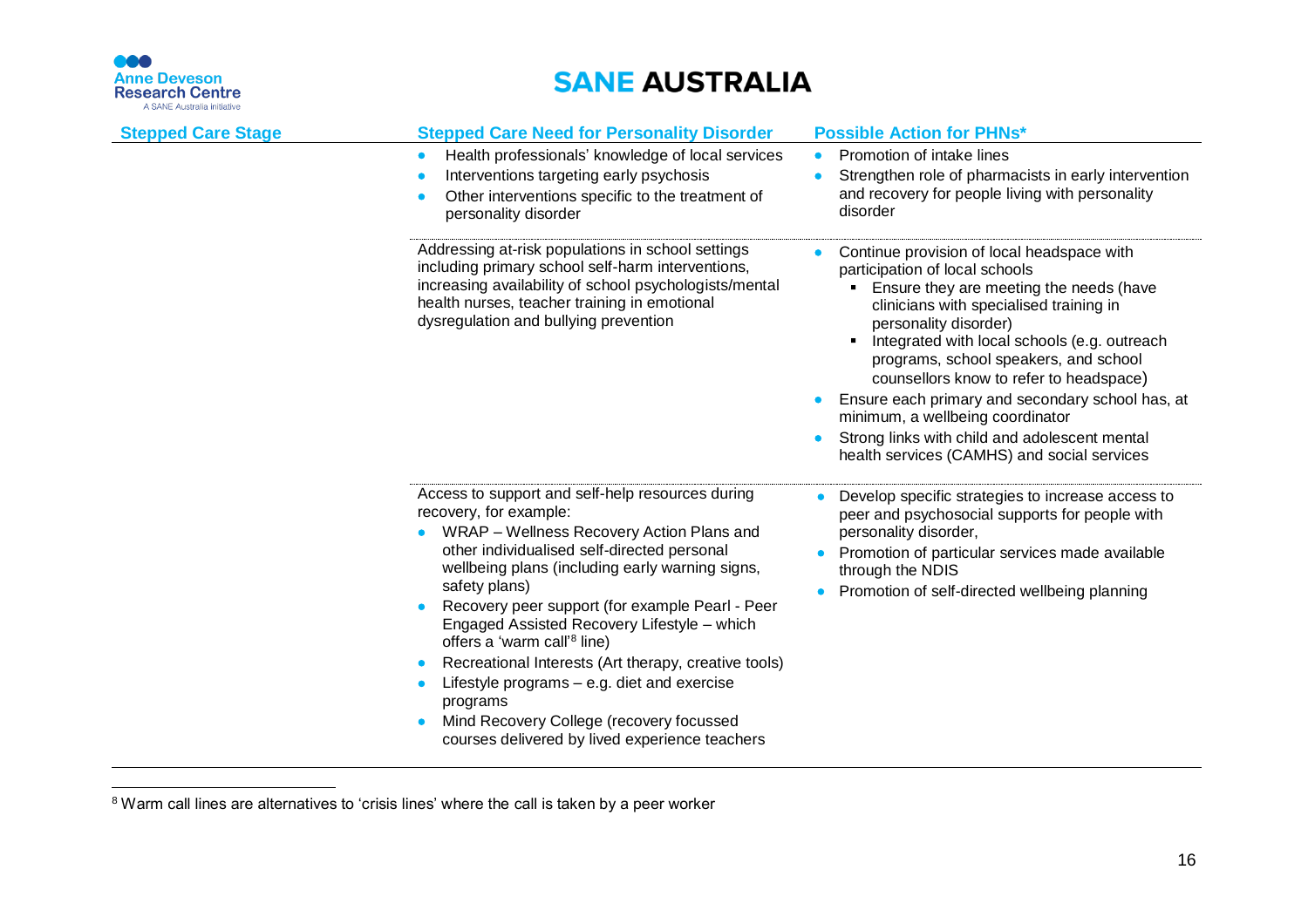## 666 **Anne Deveson<br>Research Centre**

| <b>Stepped Care Stage</b>                                          | <b>Stepped Care Need for Personality Disorder</b>                                                                                                                                                                                                                                                                                                                                                                                                 | <b>Possible Action for PHNs*</b>                                                                                                                                                                                                                                                                                                                                                                       |
|--------------------------------------------------------------------|---------------------------------------------------------------------------------------------------------------------------------------------------------------------------------------------------------------------------------------------------------------------------------------------------------------------------------------------------------------------------------------------------------------------------------------------------|--------------------------------------------------------------------------------------------------------------------------------------------------------------------------------------------------------------------------------------------------------------------------------------------------------------------------------------------------------------------------------------------------------|
| <b>Mild or Emerging Mental Illness</b><br>Lower intensity services | Skill-building for GPs in Personality Disorder                                                                                                                                                                                                                                                                                                                                                                                                    | Upskilling all GPs, including assessment and<br>referral for people with personality disorder<br>Improve general practice capacity to manage and<br>$\bullet$<br>support treatment and care for personality disorder<br>Utilise special interest GPs as champions and<br>$\bullet$<br>consult them during service planning<br>Encourage personality disorder specialisation in<br>GP training programs |
|                                                                    | Early entry to skill-building programs (DBT and other<br>evidence-based approaches)<br>Pre-interviews<br>Access to free/low-cost groups<br>Programs available in some headspaces<br>Skills-based approaches targeting emotion<br>dysregulation                                                                                                                                                                                                    | Invest in skills-building programs for mild<br>presentations (including those for adolescents and<br>adults)<br>Promote available groups and skills-based<br>resources, including though non-government<br>organisations (NGOs)                                                                                                                                                                        |
|                                                                    | Seeking alternatives to medication or more holistic<br>approaches for personality disorder (see also At-Risk<br>above) including:<br>Exploring more Low Intensity Services (LIS)<br>options for personality disorder<br>Linking people with Peer Support Groups (e.g.<br>'Compeer' – buddy program)<br>Promoting the role of community sector in<br>managing mild presentations<br>Conversational models/trust building addressing<br>abandonment | Improve pathways to early access to available<br>services<br>Help address long waiting periods for community<br>health options by providing alternatives                                                                                                                                                                                                                                               |
| <b>Moderate Mental Illness</b>                                     | Availability and choice of services at the appropriate<br>level of intensity for moderate presentations including<br>1:1 therapy and peer support                                                                                                                                                                                                                                                                                                 | Investment in increasing access to appropriate<br>levels of evidence-based services to prevent<br>escalation to crisis (the 'Missing Middle')                                                                                                                                                                                                                                                          |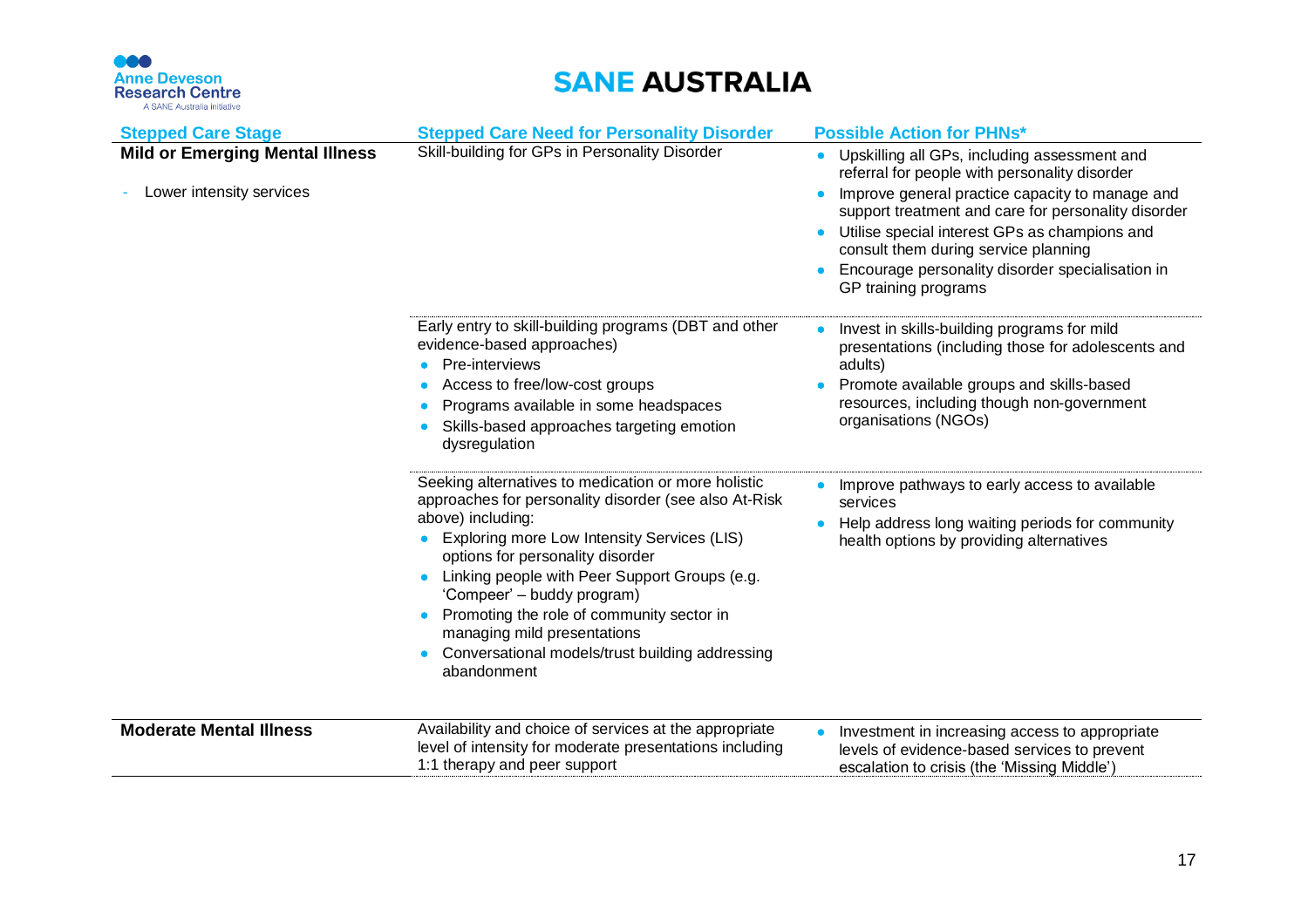

| <b>Stepped Care Stage</b><br>Service access to evidence-based<br>interventions | <b>Stepped Care Need for Personality Disorder</b>                                                                                                                                                                                                                                                                                                                                                                                                                                                                                                                                     | <b>Possible Action for PHNs*</b><br>Increasing capacity and role of peer workforce in<br>$\bullet$<br>personality disorder treatment and care<br>Promote trauma-informed care<br>Promote use of guidelines for people working with<br>personality disorder (e.g. Project Air, NHMRC)                                                                                                                                              |
|--------------------------------------------------------------------------------|---------------------------------------------------------------------------------------------------------------------------------------------------------------------------------------------------------------------------------------------------------------------------------------------------------------------------------------------------------------------------------------------------------------------------------------------------------------------------------------------------------------------------------------------------------------------------------------|-----------------------------------------------------------------------------------------------------------------------------------------------------------------------------------------------------------------------------------------------------------------------------------------------------------------------------------------------------------------------------------------------------------------------------------|
|                                                                                | Access to DBT and other specialist programs, and<br>other specialist services and supports for personality<br>disorder<br>DBT, including DBT 360 program, DBT<br>$\bullet$<br>incorporating peer workers, DBT for specific<br>population groups and settings - young people,<br>AOD, hospitals, community settings<br>Short waitlists<br>Implement learnings from existing open dialogue<br>trials (Project Air Wide Bay, St Vincents Sydney)<br>BPD-specific psychological intervention groups<br>Co-facilitated (clinician and peer worker) DBT<br>support groups<br>Schema therapy | Increase DBT and other specialist service offerings<br>for personality disorder within the public system<br>and reduce waiting times/lists<br><sup>9</sup> PHN clinician training in individual DBT<br>interventions<br>Ensure services and practices are non-punitive and<br>work to reduce seclusions<br>Follow DBT best practice, following protocols<br>where possible even where the program is shorter<br>or less intensive |
|                                                                                | More inclusive services, and referral to appropriate<br>services. Examples include:<br>Not rejecting high risk presentations for being 'too<br>high risk'                                                                                                                                                                                                                                                                                                                                                                                                                             | Provision of 'safe spaces' in the community E.g.<br><b>Crisis Cafes</b><br>Review inclusion criteria for services to ensure<br>$\bullet$<br>options exist for those with high need, including<br>comorbidities                                                                                                                                                                                                                    |

 $9$  Note: a list of specialist services currently available across Australia for personality disorder is listed in the Spotlight Report for reference, largely in a private hospital setting with some community-based services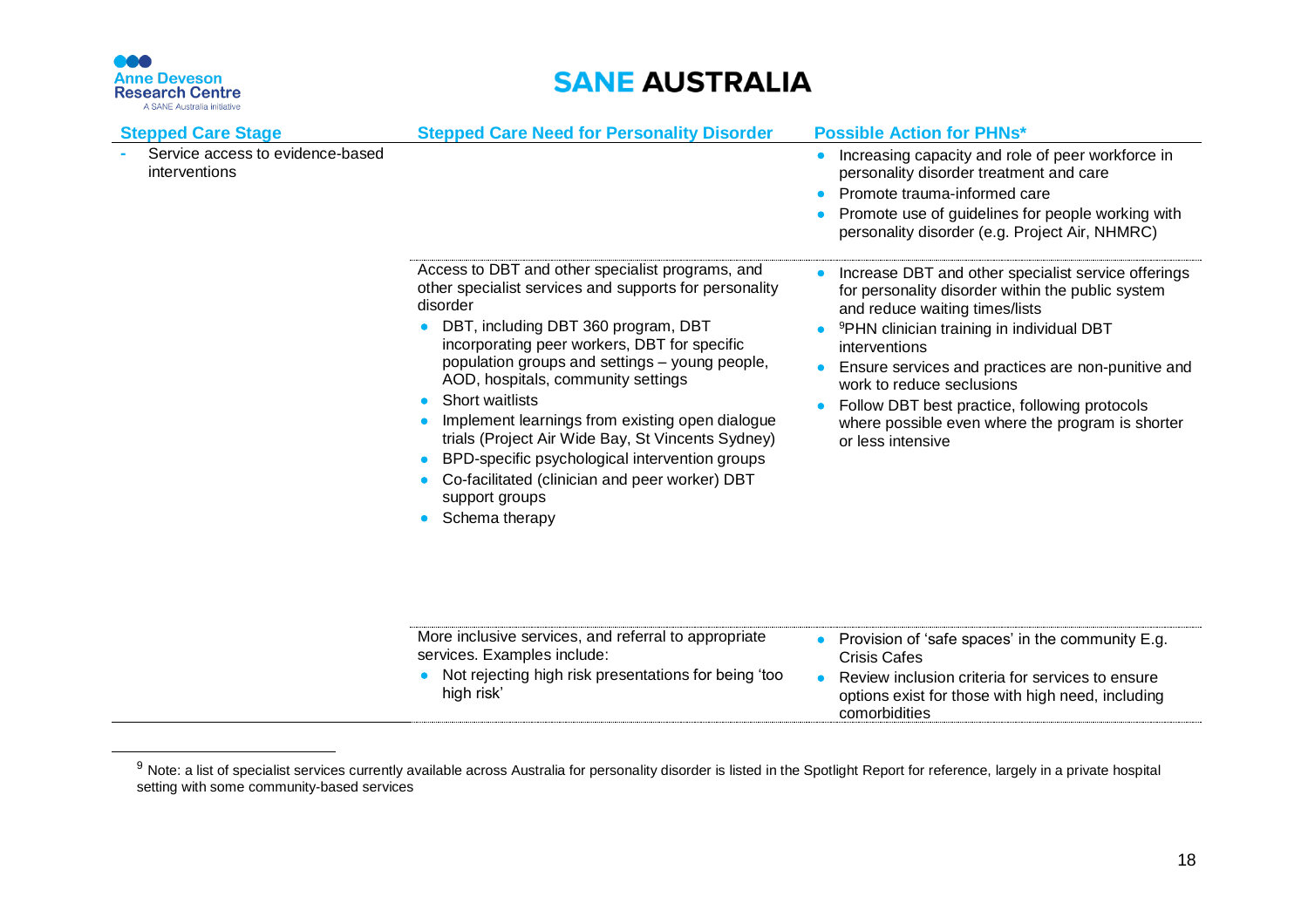

## **SANE AUSTRALIA**

| <b>Stepped Care Stage</b>                                             | <b>Stepped Care Need for Personality Disorder</b>                                                                                                                                             | <b>Possible Action for PHNs*</b>                                                                                                                                                             |
|-----------------------------------------------------------------------|-----------------------------------------------------------------------------------------------------------------------------------------------------------------------------------------------|----------------------------------------------------------------------------------------------------------------------------------------------------------------------------------------------|
|                                                                       | High risk presentations not having access to<br>$\bullet$                                                                                                                                     | Improve risk assessment practices<br>$\bullet$                                                                                                                                               |
|                                                                       | community support (non-clinical)<br>Not excluding due to self-harm<br>$\bullet$                                                                                                               | Equip community-based services to better manage<br>risk                                                                                                                                      |
|                                                                       |                                                                                                                                                                                               | Promote 'No wrong door' policy<br>$\bullet$                                                                                                                                                  |
|                                                                       |                                                                                                                                                                                               | Reduce referrals to inappropriate services                                                                                                                                                   |
|                                                                       |                                                                                                                                                                                               | Following trauma-informed care guidelines <sup>10</sup>                                                                                                                                      |
|                                                                       | Availability of Psychosocial supports for people living<br>with personality disorder including:<br>Employment assistance programs                                                             | Improved access to psychosocial supports<br>(including options through National Psychosocial<br>Support Service measure)                                                                     |
|                                                                       | Improved links to social supports                                                                                                                                                             | Training in personality disorder for professionals<br>working within the NDIS to better understand<br>needs and persistence/enduring nature of condition                                     |
|                                                                       | Private system: Availability of more Medicare sessions<br>offered through Better Access initiative (10 sessions<br>per calendar year)<br>More affordable (if accessing the private system for | Advocate to increase the number of sessions<br>$\bullet$<br>people with personality disorder presentation can<br>access through Medicare, especially for<br>comorbidities                    |
|                                                                       | more support)<br>More appropriate level of intensity of care                                                                                                                                  | Promote available financial supports<br>$\bullet$                                                                                                                                            |
| <b>Severe Mental Illness</b>                                          | Improvement in treatment and practices within                                                                                                                                                 |                                                                                                                                                                                              |
| Access to the right stage of care to<br>maximise recovery and prevent | Emergency Department/Accident & Emergency<br>including:<br>Better treatment from staff of people with                                                                                         | Work proactively with LHNs/Emergency<br>Departments to improve service practices and<br>standards including for humane, respectful and<br>non-judgmental treatment of people presenting with |
| escalation                                                            | personality disorder including not refusing access                                                                                                                                            | personality disorder in crisis                                                                                                                                                               |
| Wrap-around coordinated care                                          | to services/ED admission on the grounds of being                                                                                                                                              | Improved mental health assessment in A&E                                                                                                                                                     |
|                                                                       | 'attention seeking' and treated with contempt<br>More beds in inpatient facilities<br>$\bullet$                                                                                               | DBT Skills Training of Health Professionals within<br>hospital settings                                                                                                                      |

<sup>10</sup> Phoenix provide a range of training opportunities as well as guidelines: https://www.phoenixaustralia.org/for-practitioners/practitioner-resources/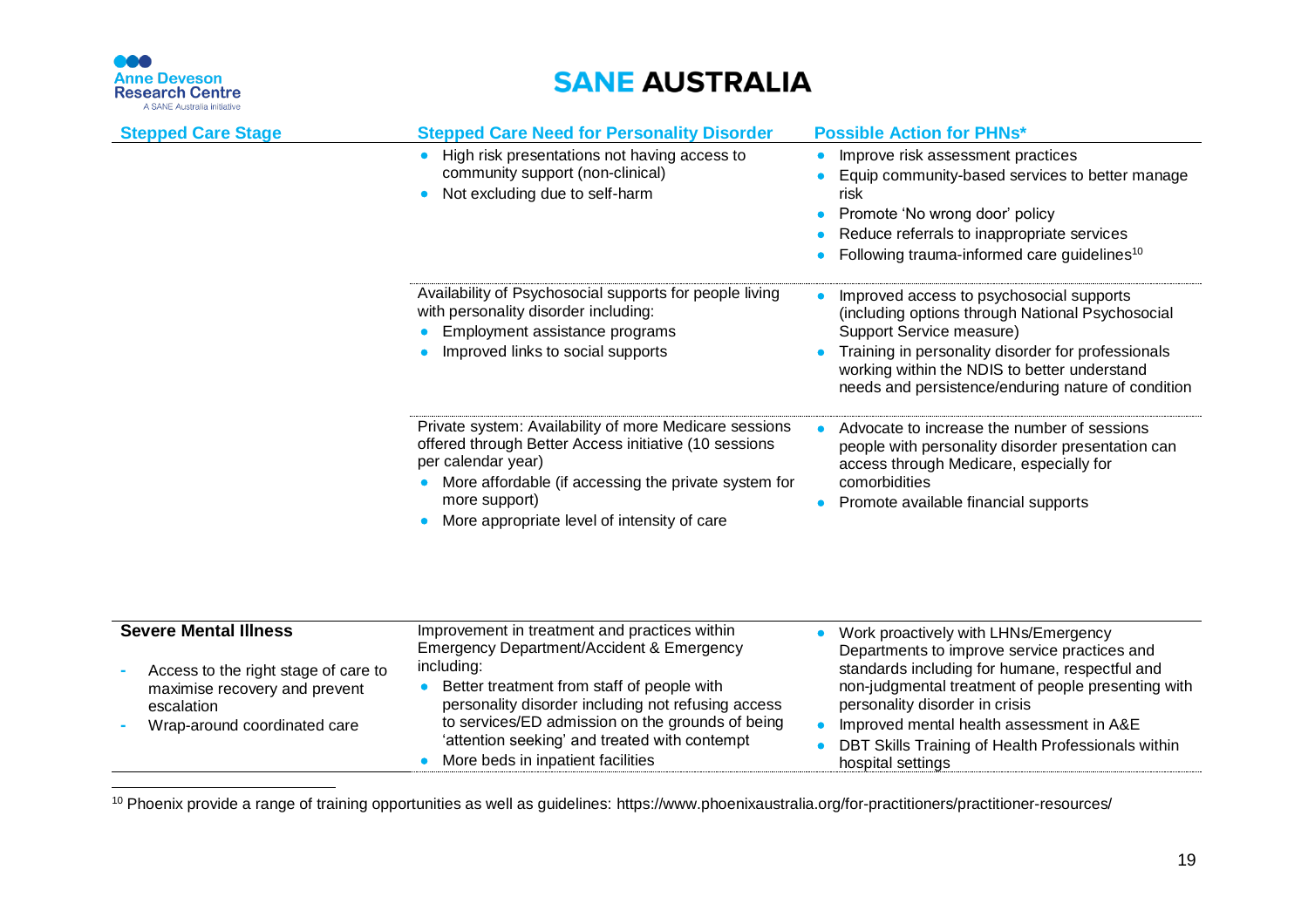666

| <b>Anne Deveson</b><br><b>Research Centre</b><br>A SANE Australia initiative | <b>SANE AUSTRALIA</b>                                                                                                                                                                                                                                                                                                        |                                                                                                                                                                                                                                                                                                                                                                                                                                                                                                                                       |  |
|------------------------------------------------------------------------------|------------------------------------------------------------------------------------------------------------------------------------------------------------------------------------------------------------------------------------------------------------------------------------------------------------------------------|---------------------------------------------------------------------------------------------------------------------------------------------------------------------------------------------------------------------------------------------------------------------------------------------------------------------------------------------------------------------------------------------------------------------------------------------------------------------------------------------------------------------------------------|--|
| <b>Stepped Care Stage</b>                                                    | <b>Stepped Care Need for Personality Disorder</b>                                                                                                                                                                                                                                                                            | <b>Possible Action for PHNs*</b>                                                                                                                                                                                                                                                                                                                                                                                                                                                                                                      |  |
|                                                                              | Remove restraint practices in ED<br>$\bullet$<br>Better response times<br>More effective long stays                                                                                                                                                                                                                          | Improved discharge process back to GPs/Step<br>Down<br>Alternative Transport options to/from ED<br>Support for carers and family role in crisis<br>Through state/territory regional planning activities<br>advocate for:<br>• Good practice in ED management (e.g. St<br>Vincent's - 30min responses/collaborative<br>teams<br>Police/paramedic response and training for<br>personality disorder<br>Improved communication in ED between<br>Mental Health and general/clinical nursing<br>Dedicated carer/peer workers on wards<br>٠ |  |
|                                                                              | Appropriate after-care services and follow-up:<br>• Activities that incorporate normal daily life (walking,<br>art etc.) as preparation for healthy discharge<br>After hours options provided - Lifeline suicide<br>attempt survivor debrief - peer-to-peer validation<br>(8-week course), Lifeline Hawksbury to Harbour     | Commission after care and post discharge services<br>that meet the needs of people living with<br>personality disorder<br><b>Availability of Psychosocial Services</b><br>Strategies to improve workforce retention and<br>$\bullet$<br>morale of staff to ensure passionate, committed<br>care teams in aftercare/post-discharge                                                                                                                                                                                                     |  |
|                                                                              | Examples of services included:<br>Sub-acute and respite services (e.g. 'Open'<br>$\bullet$<br>Borders', Hampton Rd Freemantle)<br>Housing Support Service/PHN Link into Stream 4,<br>care coordinate in community, maintain contact (2-<br>3 months)<br>Hospital Alcohol Drug Service Brisbane - detox,<br>critical distress |                                                                                                                                                                                                                                                                                                                                                                                                                                                                                                                                       |  |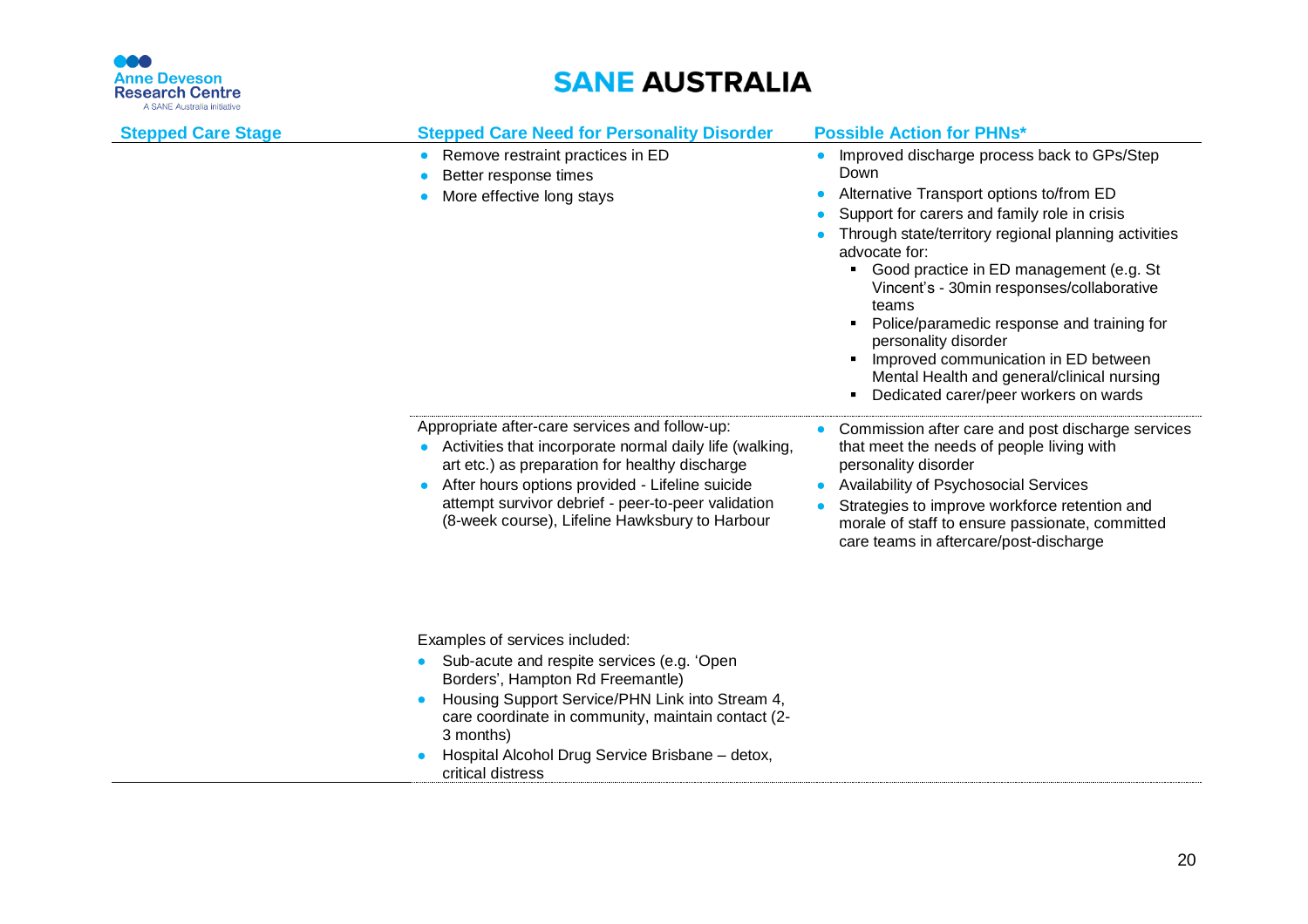

## **SANE AUSTRALIA**

| <b>Stepped Care Stage</b>                        | <b>Stepped Care Need for Personality Disorder</b><br><b>Possible Action for PHNs*</b>                                                                                                                                                                                                                                          |
|--------------------------------------------------|--------------------------------------------------------------------------------------------------------------------------------------------------------------------------------------------------------------------------------------------------------------------------------------------------------------------------------|
|                                                  | CHIME (Connectedness, Hope, Identity, Meaning,<br>Empowerment) – referral after crisis presentations<br>$(3-6$ months)                                                                                                                                                                                                         |
|                                                  | Alternatives to Emergency Department presentations,<br>Commission community-based alternatives for<br>including:<br>crisis presentations<br>Gold Card Clinic – no questions asked, quick<br>$\bullet$<br>access to psych support (brief intervention service<br>for people presenting to ED following deliberate<br>self-harm) |
|                                                  | Safe, overnight spaces with some DBT. for those<br>who cannot access ED (bed shortages etc                                                                                                                                                                                                                                     |
|                                                  | Consumer friendly design - No 'white rooms'                                                                                                                                                                                                                                                                                    |
| <b>Broader Policy and System Change Advocacy</b> |                                                                                                                                                                                                                                                                                                                                |

• Personality disorder to be taken seriously and prioritised; acknowledging that functional impairment can be 'enduring'

- Advocate for more sessions under the MBS for psychological therapies for people living with personality disorder
- Provide personality disorder education across social services, justice and homelessness
- Seek greater resources for PHNs to improve integration between services, including step up/down from acute services
- Advocate for multi-agency policy change to address issues of trauma and social disadvantage that may underpin personality disorder presentations
- Advocate for humane and respectful treatment in all mental health services
- Agreed data sets to provide a baseline for personality disorder prevalence and appropriate planning of service coverage (The last national survey that included data for personality disorder was published in 'Mental Health and Wellbeing: Profile of Adults, Australia, 1997'<sup>11</sup>)
- Seek reforms to Commonwealth funding to secure contracts beyond one year to ensure continuity of care

<sup>11</sup> Report available here: http://www.abs.gov.au/AUSSTATS/abs@.nsf/DetailsPage/4326.01997?OpenDocument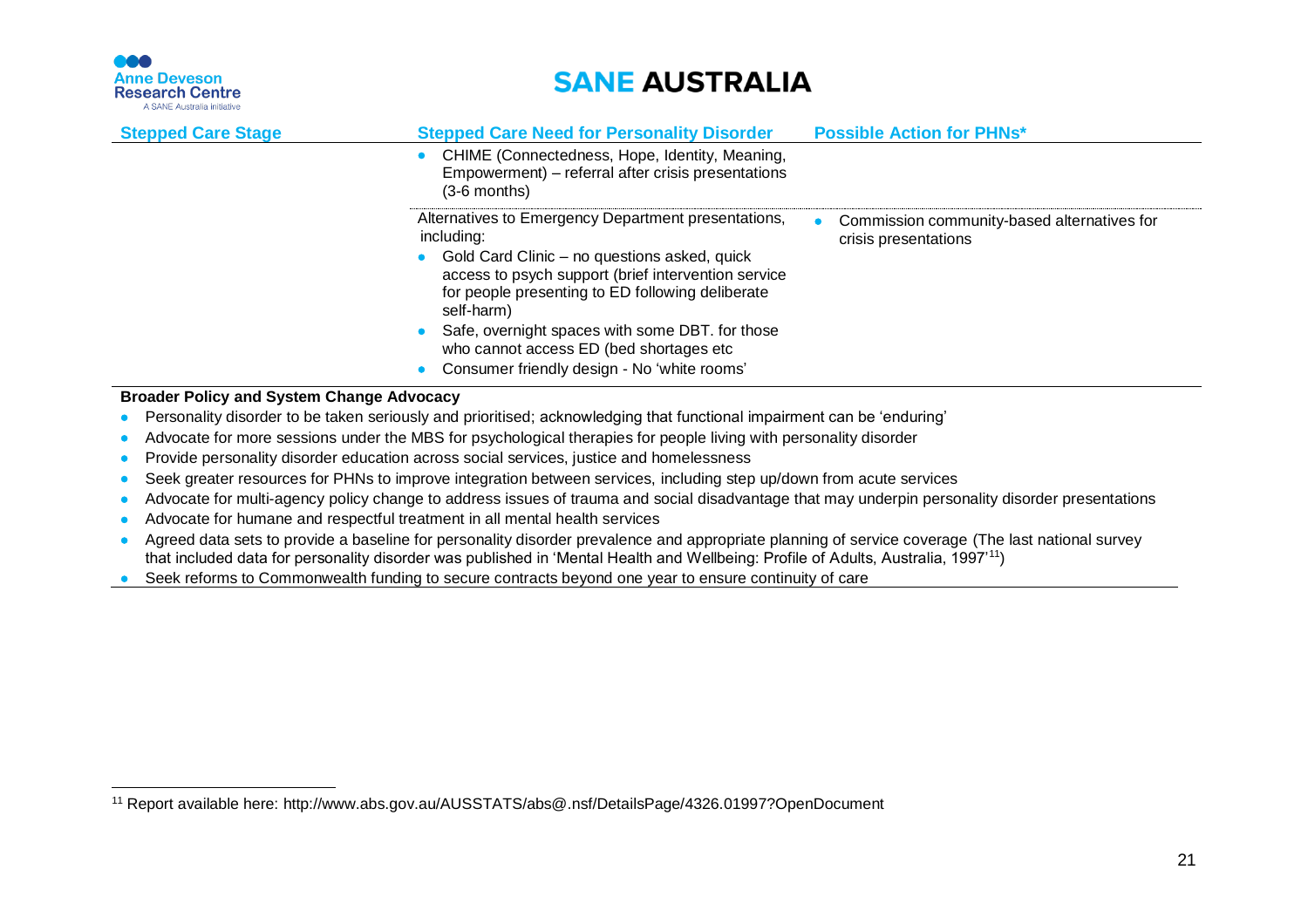



## <span id="page-21-0"></span>**Priorities for Investment for Personality Disorder in Primary Care**

Through a voting activity, workshop participants had the opportunity to recommend which service or program PHNs should prioritise in their commissioning investment decisions. Participants were asked twice, at the beginning and end of the workshop, to consider what one thing they would invest in for the treatment and support of people with personality disorder.

Themes that emerged during the first investment vote were:

- The importance of advocacy, greater training and education
- Focussing on early intervention
- More choice in available services (including alternative services in crisis situations
- Greater treatment options.

The themes that emerged later in the day included:

- Improved training and education, particularly for health professionals
- More specific or alternative services and/or enhanced treatment options.

A complete list of priority investment suggestions can be found in Appendix Five, for PHNs further consideration. These identified investment priorities largely informed the following programs and services, as developed by workshop participants.

## <span id="page-21-1"></span>**Proposed Service and Program Suggestions for PHN Stepped Care Commissioning**

The following eleven services and programs arose out of the final workshop activity, which sought to propose the types of services/service solutions PHNs could consider commissioning for the treatment and care of people with personality disorder in primary care.

Workshop participants chose one of the ideas from the stepped care model discussions and worked in small groups, with a mix of consumers, carers, clinicians, service providers and PHN staff to add more detail to the service components. Discussing both improvements to existing services and potential new services for their PHN area, the activity also encouraged consideration of the associated workforce needed to deliver the services.

PHNs are strongly encouraged to undertake further co-design activities as well as their own research related to evidence-based approaches to inform final commissioning decisions.

#### **1. Dialectical Behavioural Therapy**

**Stage in Stepped Care Model:** Well to severe

**Addresses these barriers:** Isolation and lack of education, communication with staff/supports, lack of training and supervision of staff and NGOs, lack of funding for weekly individual sessions for clients in DBT, lack of funding for ongoing groups for best practice model **Service description:**

The program would involve a range of skills training groups with a 12-week, 6-month, or 12-month option (the 12-month option would have both open and closed programs in order to be flexible). The programs would include individual therapy options and phone coaching, and would operate as a 'one-stop-shop' for all support needs specific to BPD such as therapy, skill development, support work, creation of a safe space, access and referral to apps and other useful technology, etc. Staff would receive training on how to deliver the service as well as ongoing supervision. NGOs could be used to support skills training and assist in care co-ordination.

The program would also incorporate peer workers and peer groups as well as other interagency partnerships in order to support with the development and review of recovery plans. People with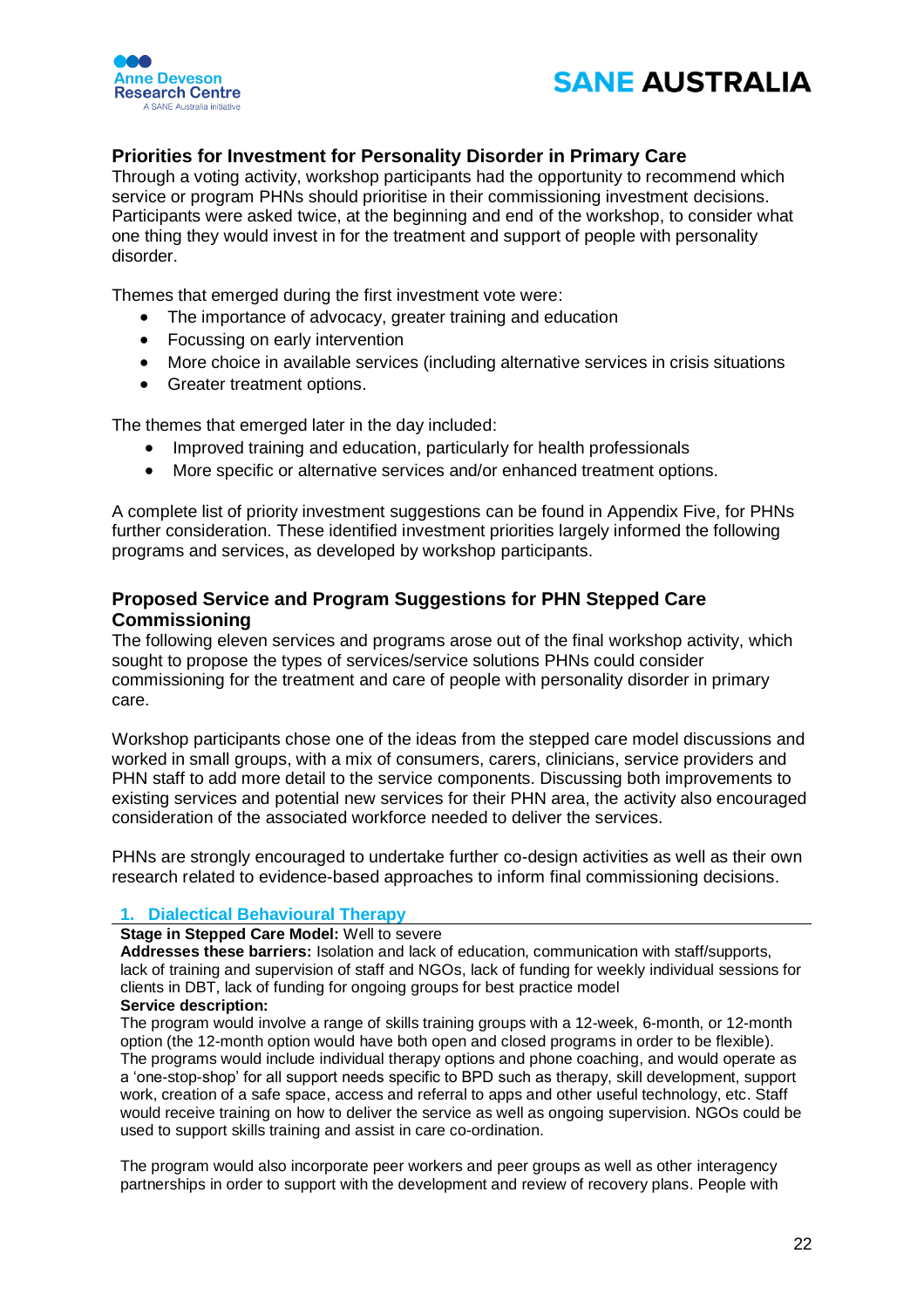

living with personality disorder who have severe needs would have access to ongoing coaching (e.g. via a crisis line) and trained clinical staff. There would be additional services targeted towards specific populations including Aboriginal and Torres Strait Islander Australians, people with intellectual disabilities and DBT groups in rural areas.

## **2. Prevention: DBT Skills in Schools**

### **Stage in Stepped Care Model:** Well to at-risk

**Addresses these barriers:** Reduce the need for services in the long term, provide age appropriate care, address limitations in social wellbeing at school, provide improved access to health services, combat stigma, address lack of educators with knowledge around mental health issues and services

### **Service description:**

The program would be universal, targeting all students and parents. There would be the capacity to expand interventions to an identified at-risk cohort. Access to psychological support would also be improved. Teachers and parents would be taught to identify students that could benefit from a referral to the school psychologist. Teachers would be educated and taught how to adjust methods of delivery to suit the capacity of students and to weave in a stepped-care model that provides students at risk with a higher level of care.

The programs would be supervised by mental health professionals to ensure they deliver what is needed (in line with the Acute Childhood Experiences trauma measure), and are in line with legal and ethical guidelines. There is also scope for innovation in workforce delivery of such a program (e.g. psychology students could assist in schools)

## **3. More Training and Support for Both Clinical & Non-Clinical Staff**

### **Stage in Stepped Care Model:** All stages

**Addresses these barriers:** Lack of respect, trauma-informed practice, and provision of care that is detrimental and could potentially lead to withdrawal from services

### **Service description:**

All staff would have face-to-face contact with people living with personality disorder. They would have training in personality disorder, trauma-informed care, and suicide prevention training. They would also receive training around cultural sensitivity that is specific to mental health, as well as LGBTIQ inclusiveness (mental health-specific).

## **4. Hospital and Health Service Staff Training**

### **Stage in Stepped Care Model:** Severe/moderate

**Addresses these barriers:** stigma, care and treatment, improving therapeutic relationships **Service description:**

Training would involve education for staff ambulance service, police service, health service and mental health service staff. Staff would receive mentoring and supervision from trained peer workers. As part of the training, a standardised protocol for care would be developed, as well as a feedback process for complaints and compliments. The initiative would also include regular mandatory refresher and upskilling training, as well as offer brief interventions and additional mental health first aid training.

## **5. Gold Card Clinics (training and programs)**

**Stage in Stepped Care Model:** Flexible, based on health service needs/demographics **Addresses these barriers:** The need for consistent programs, regular training of staff and access to good training that is evaluated by people living with personality disorder. **Service description:** 

Such a service would provide opportunities for early intervention, skill development and DBT training. It would allow for individual therapy and the dissemination of skills-based information. All clinicians, carers and support workers would need to complete the Project Air training program. They would also need to adapt in order to meet the needs of people living with personality disorder, so that the care offered would be flexible and would allow for inpatient, outpatient and 'ad hoc' DBT, in line with guidelines and standard programs.

## **6. Telehealth**

**Stage in Stepped Care Model:** Moderate to severe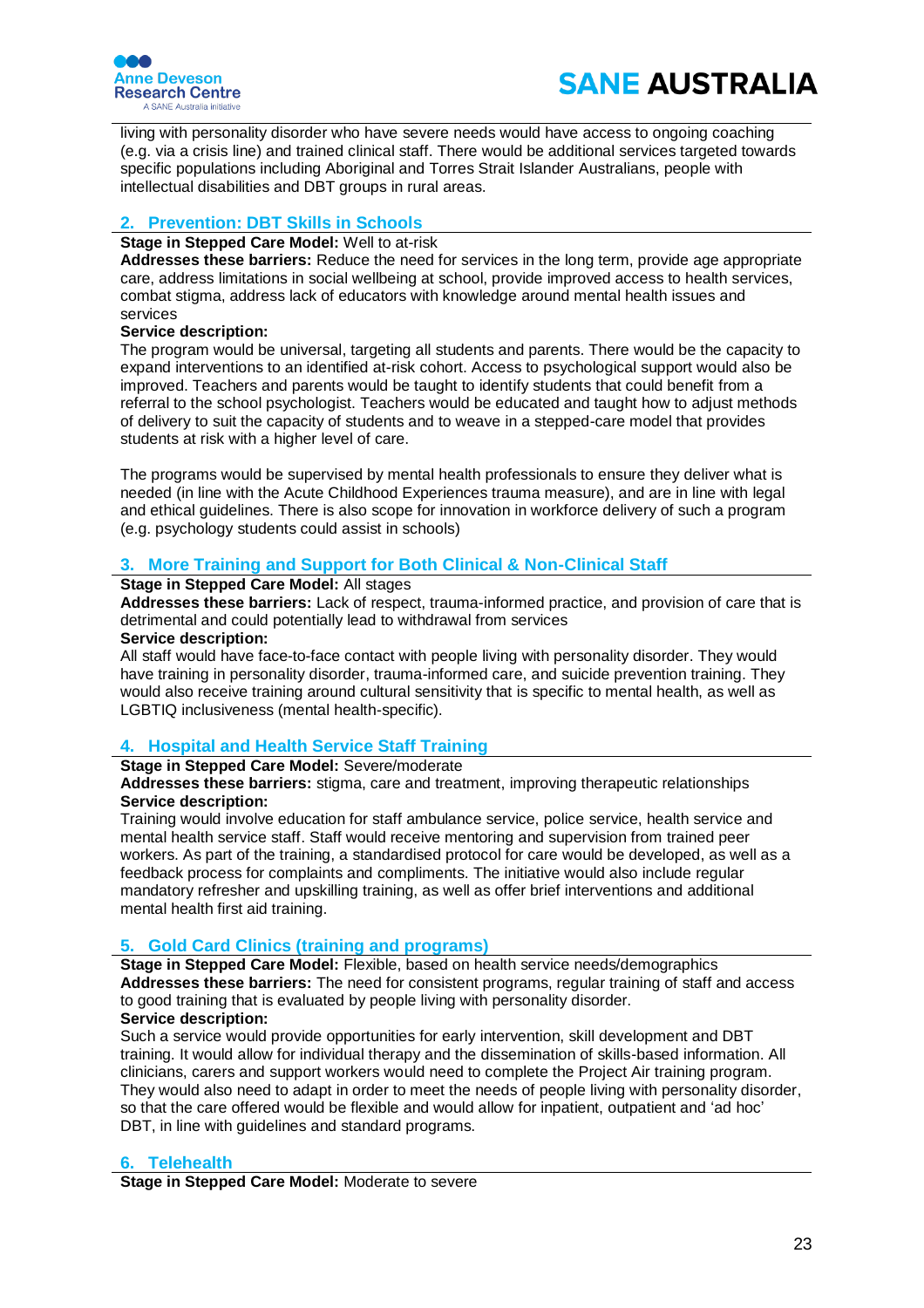



**Addresses these barriers:** Distance has been a major barrier, along with time, location, cost and the need for anonymity

#### **Service description:**

This would be a care management phone program available for people living with personality disorder who have severe, complex mental health needs, whose needs are managed through primary care (with a GP referral and a Mental Health Care Plan). The program would allow people living with personality disorder to be monitored and supported and only referred to acute services when they are at high risk. The program could be delivered by registered mental health nurses with additional training in trauma-informed care and DBT skills.

## **7. Family and Carer Support**

#### **Stage in Stepped Care Model:** All stages

**Addresses these barriers:** Lack of funding for family connections and carer support, lack of consideration for working families and carers and exclusion of families and carers, and the support they provide from consumers' care plans

#### **Service description:**

This initiative would involve the creation of a family and carer reference group that would help to govern all stages of care across PHN commissioned services. More information about these supports can be found in the aforementioned Spotlight Report.

#### **8. Peers and Mentors**

#### **Stage in Stepped Care Model:** All stages

**Addresses these barriers:** Regional area has no peers or mentors with organisations, no study options to become a lived experience worker/peer worker (nearby urban area has it up and running). Difficulty finding out how to get access. Lack of advocacy for change from those in the community with a lived experience.

#### **Service description:**

Peer workers would be available to have regular contact with people living with personality disorder, after hours and while in crisis. They would be able to connect to NGOs/organisations, support GP appointments etc and provide mentoring during recovery stages. It would be run via a peer network that employs peers to support and mentor through each stage and connect people living with personality disorder to their community. It would include regional coverage as well.

Peers would be situated throughout many organisations. They would encourage people to selfadvocate as well as act as a middle person or support person ensuring that other clinicians have more understanding from people that have a lived experience. This could also assist in minimising stigma. Peers would require Cert IV in Mental Health Peer Work, trauma-informed care training. The level of support offered would change to adapt to the specifics of the step consumers are accessing support through.

#### **9. Crisis Cafe**

**Stage in Stepped Care Model:** Potentially all stages, but focus would be on at-risk and stepup/step-down points

**Addresses these barriers:** Emergency department waiting times, community development levels, need to address suicide prevention, gaps and waitlists

#### **Service description:**

The crisis cafe would act as a community based, long-term (if needed) safe space that utilises the knowledge of those with lived experience. It would strengthen the community by creating safe and inclusive environments for all, no matter what walk of life they come from. The space would be staffed by people with Cert IV in mental health and those with trauma-informed care training, so it could fill in the gaps in current care models.

#### **10. Safe Space Model**

### **Stage in Stepped Care Model:** At-risk to severe

**Addresses these barriers:** Inability of emergency departments to treat those presenting to hospital, lack of access to appropriate supports that are currently available

#### **Service description:**

The safe space model would match the location of the person living with personality disorder presenting to the need. Safe Spaces would be provided at various access points where people are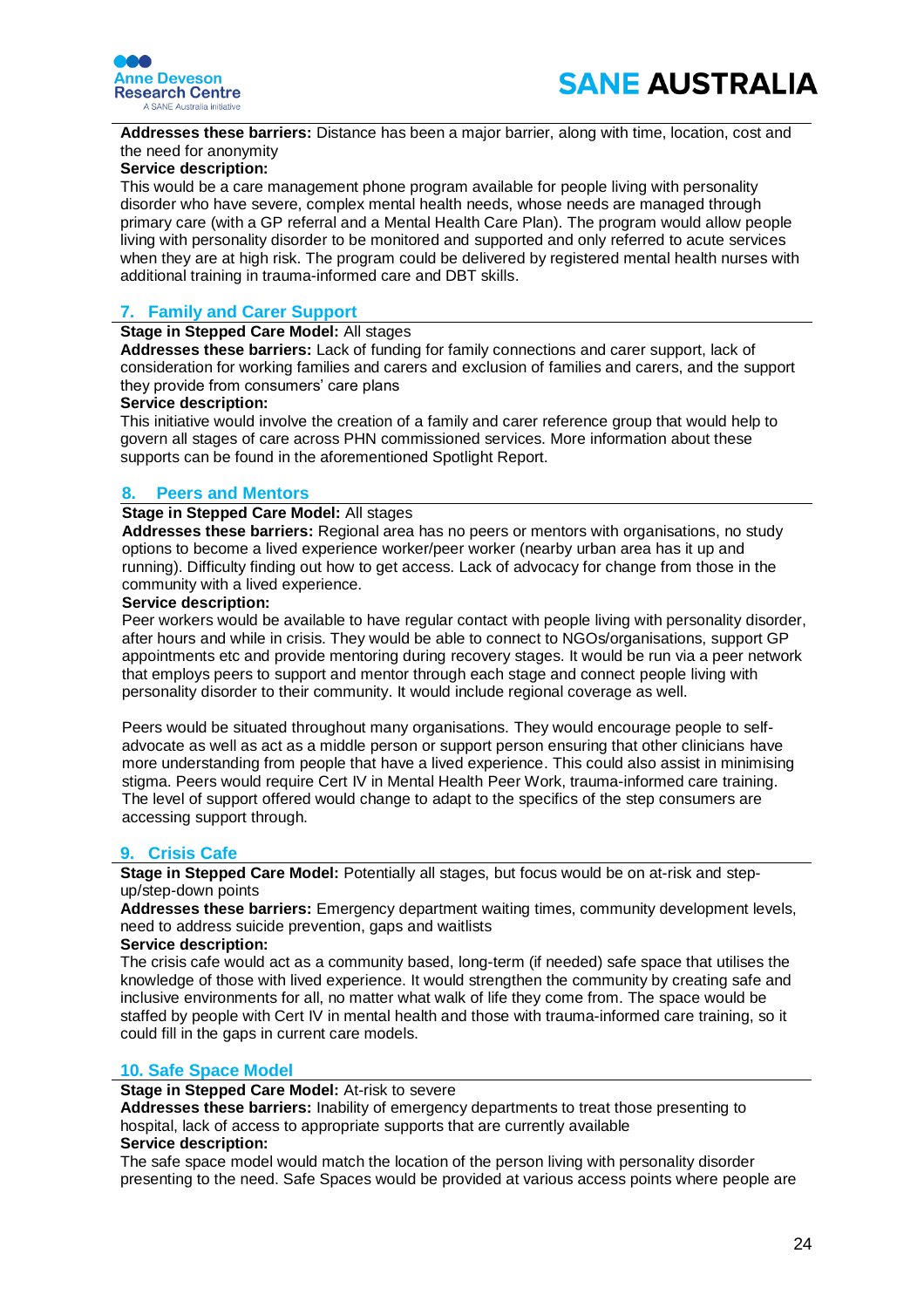

most likely to access support and treatment. It would include opportunities for risk assessments, information and linkages, and provide an informal lounge area for those requiring a quiet space. After hours (24/7) access to peer workers and clinicians would be offered and clinicians would be trained in triaging, trauma-informed care, suicide intervention skills, distress tolerance and emotional regulation skills.

## **11. Continuity of Support**

**Stage in Stepped Care Model:** All stages (brief interventions for mild to moderate presentations) **Addresses these barriers:** Gaps between services, between service criteria, between 'right time' for people living with personality disorder, and a lack of understanding of the way relationships impact access to treatment.

#### **Service description:**

Such a program would involve the creation of a team that follows people living with personality disorder through the different services. This would resemble a community treatment approach, utilising a more relational team that will support and coach people living with personality disorder, similar to a 'doula' team. In addition, the team would provide people with reminders about meetings and appointments as well as provide reminders about treatment options.

## <span id="page-24-0"></span>**Concluding Statements**

Personality disorder has a significant impact on the lives of Australians. As evidenced in the aforementioned Spotlight Report, approximately 6.5% of Australian adults meet the criteria for personality disorder. In addition, it is estimated that around 26% of people presenting to emergency departments for mental health issues have personality disorder, while 25–43% of adult inpatients and 23% of adult outpatients meet criteria for borderline personality disorder. In particular, those people living with borderline personality disorder are 45 times more likely to take their own life than the general population. Building upon this initial work carried out in the Spotlight Report, this report has sought to make the case for Primary Health Networks to take specific action in providing access to services that better support people living with personality disorder.

People living with personality disorder often present with a range of complex needs and face unique challenges accessing services and supports in Primary Care. Their needs vary depending on a range of factors, including geographic location, the cost of services, and if they live with other health or mental health conditions. Those with lived experience of personality disorder often have an increased knowledge and experience of the service system, often over many years, including acute awareness of the failings and gaps in the care available.

Addressing issues around service and program design as well as the training and education of clinicians and service providers are also key to ensuring that the needs of those living with personality disorder are met. Enabling a 'culture change' around how people with lived experience of personality disorder are treated and perceived by services has emerged as an urgent priority.

The following will detail some of the main findings from the workshops, and how they can potentially be implemented within PHN regions.

## <span id="page-24-1"></span>**Consultation and Co-design**

• The principles of co-design and lived experience participation were utilised in this project, affording opportunities for meaningful collaboration and knowledge sharing. It is recommended that future consultation engage strategies which bring together key stakeholders into the same room to discuss local needs in their PHN region. For a great deal of consumers and carers, this was the first time they had the opportunity to contribute to discussion alongside clinicians and service commissioners. While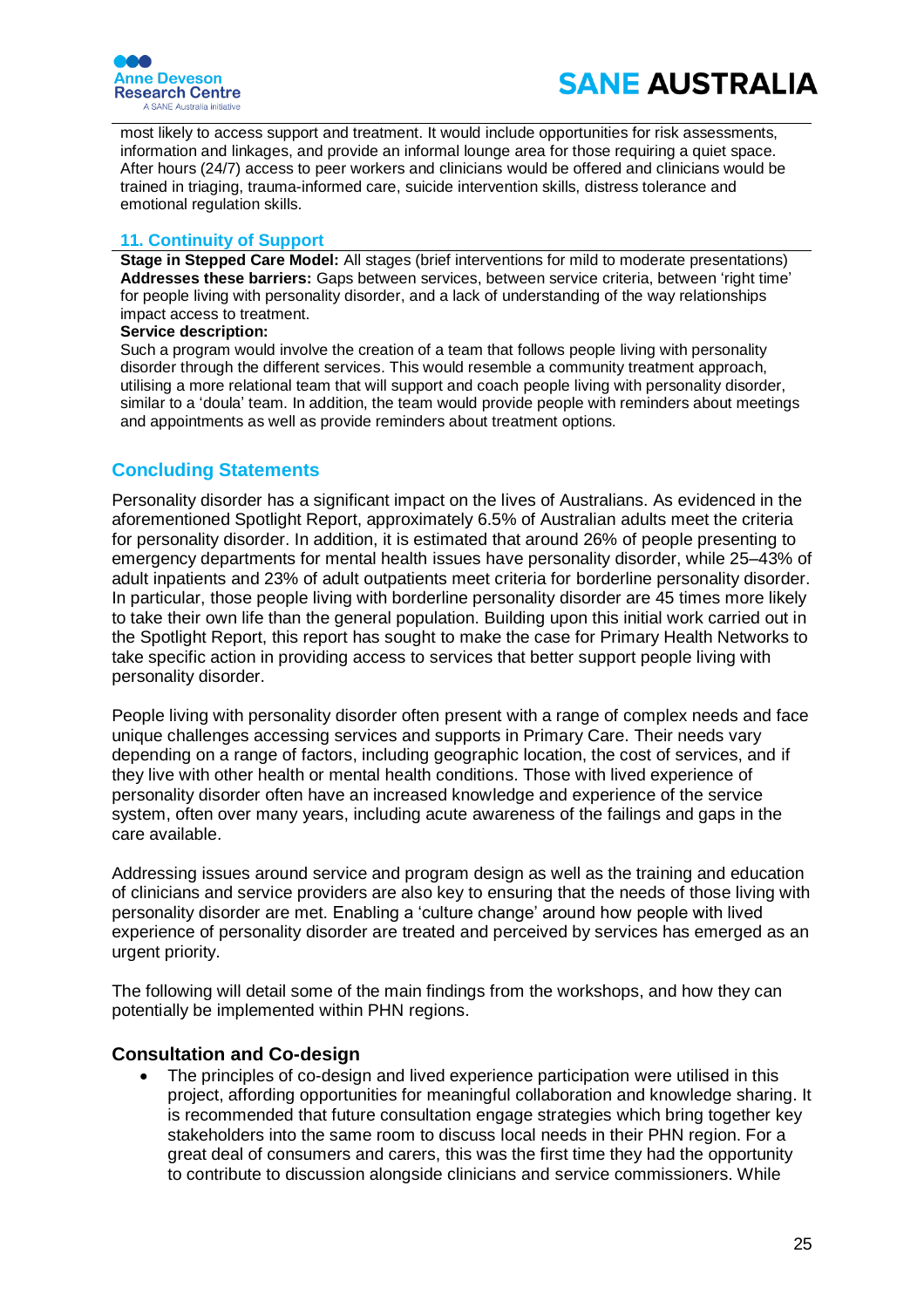

future work should always utilise the traditional aspects of expertise as evidenced by clinicians, PHN staff and those who commission services, the lived experience of people living with personality disorder must be positioned alongside this to guarantee the most effective service design.

• PHNs are encouraged to conduct further independent research, particularly on evidence-based care, as they seek to implement suggestions in this report. The findings of this report are intended to be guiding, not instructional.

## <span id="page-25-0"></span>**The Importance of Training and Education**

- A consistent theme that arose throughout the three workshops was the importance of training and education, particularly for health professionals. Participants highlighted the need for more education and training opportunities specific to personality disorder, including for GPs and nursing staff, and during undergraduate university degrees in psychology.
- Education and culture change for staff around the values of inclusion, understanding, respect, tolerance and care of those with personality disorder was viewed as a key action within health care settings.
- Participants also highlighted the need for other professionals who may interact with people living with personality disorder to be better informed as to how to work with them. Training and education opportunities around personality disorder should be extended to those working within education, social services, employment services, and social housing.

## <span id="page-25-1"></span>**Service Design for Personality Disorder**

- The most common theme that emerged during the workshops was the inconsistency of services. Services should be more accessible and inclusive with regards to how potential clients enter services. A greater focus should also be placed on working collaboratively with acute services, particularly emergency services around step up/down transitions.
- Warmth and trust in relationships between those with lived experience and clinicians is of high importance. Therefore, greater focus should be placed on flexibility and leniency with regards to time, specifically when working with those with lived experience of personality disorder. This could include advocating for more sessions under the Medicare Benefits Scheme for psychological therapies.
- Personality disorders are some of most stigmatised and discriminated against diagnoses. A focus on humane and respectful treatment goes some way to dismantle this stigma. In addition, this report advocates for personality disorder to be taken seriously and prioritised due to the fact that the functional impairment associated with such a diagnosis can be enduring.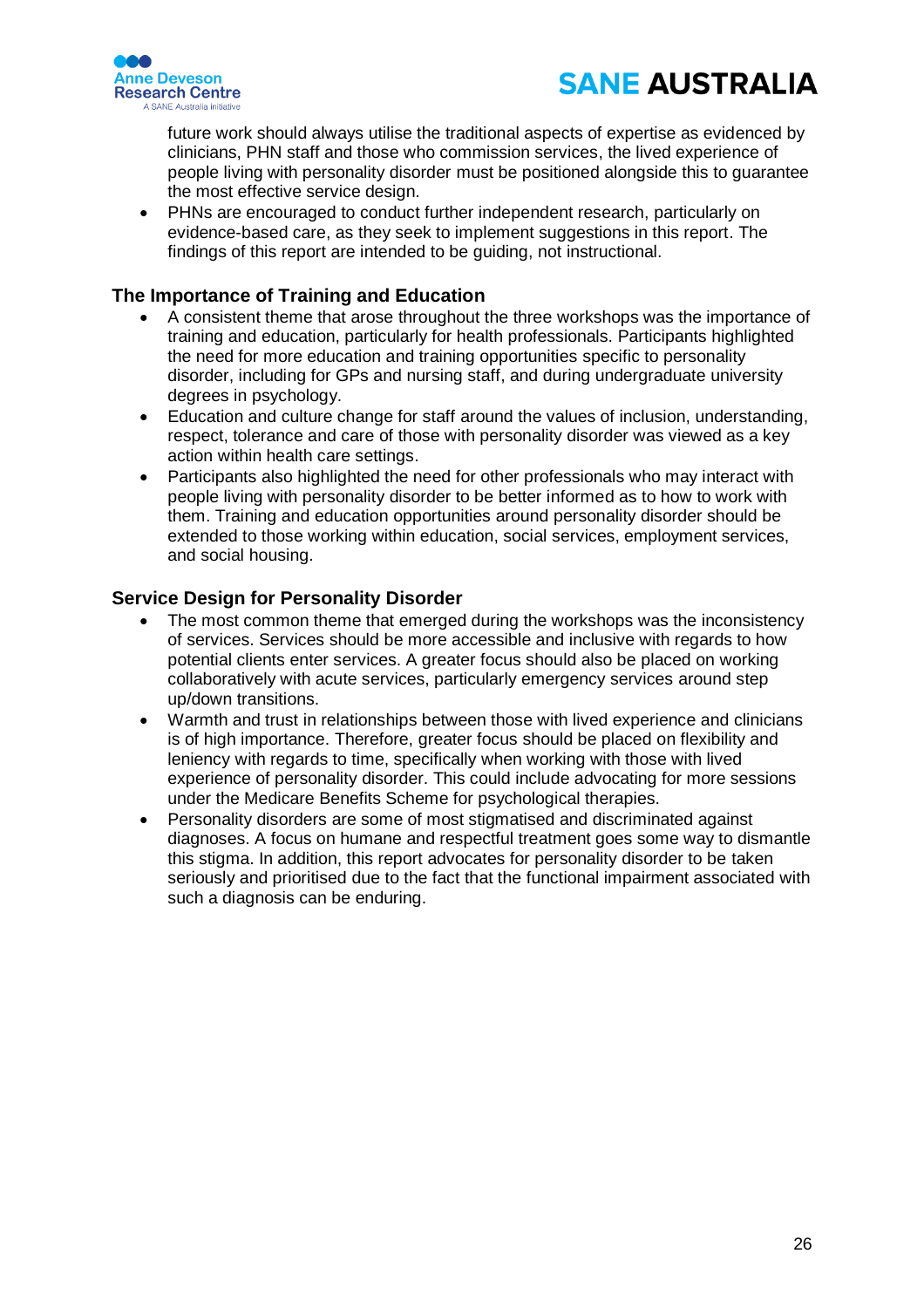



## <span id="page-26-0"></span>**Appendices**

## <span id="page-26-1"></span>**Appendix One: Acknowledgements**

This project was undertaken with the generous support of the National Mental Health Commission. The authors would specifically like to acknowledge the support of Daya Henkel, Emily Clay and Christine O'Sullivan.

SANE Australia would also like to express thanks to:

- The PHN representatives who assisted greatly in the development and running of the workshops
- The consumers, carers, clinicians, service providers and PHN staff who participated in these workshops
- SANE team members
- Project Advisory Committee members:
	- o Professor Andrew Chanen, Head, Personality Disorder Research, Orygen, the National Centre of Excellence in Youth Mental Health; Professorial Fellow, Centre for Youth Mental Health, The University of Melbourne; Director of Clinical Services, Orygen Youth Health
	- o Kelly Clark, lived experience representative
	- o Nigel Denning, counselling psychologist, Integrative Psychology
	- o Phil Edmondson, Chief Executive Officer, Primary Health Tasmania
	- o Aaron Fornarino, lived experience representative
	- o Professor Brin Grenyer, Professor of Psychology and Director, Project Air Strategy for Personality Disorders, University of Wollongong
	- o Jack Heath, Chief Executive Officer, SANE
	- o Maureen Lewis, Interim Chief Executive Officer, National Mental Health Commission
	- o Rita Brown, Chair, Australian Borderline Personality Disorder Foundation
	- o Janne McMahon OAM, Chair and Executive Officer, Private Mental Health Consumer Carer Network
	- o Adjunct Clinical Associate Professor Sathya Rao, Executive Clinical Director, Spectrum Personality Disorder Service for Victoria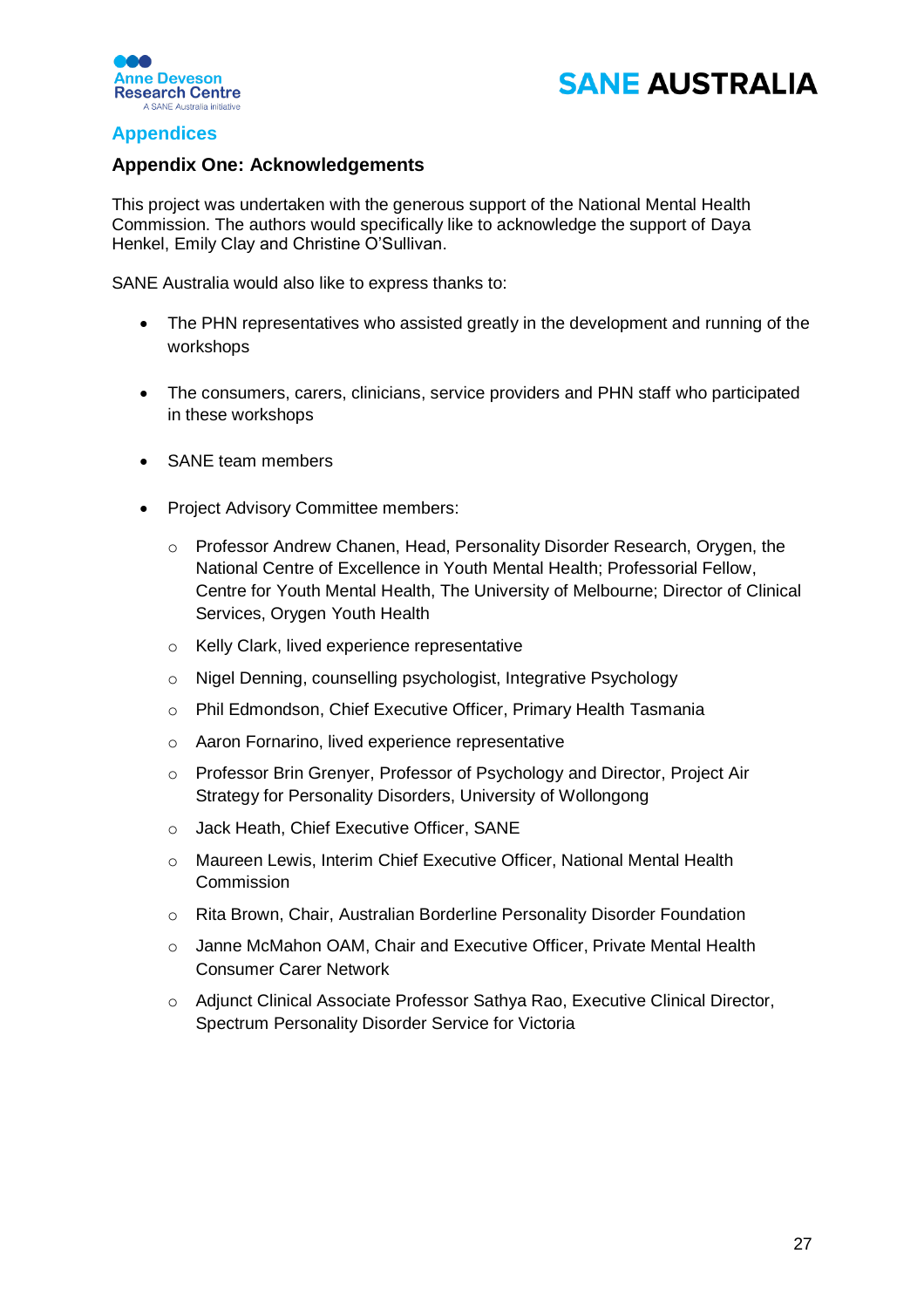



## <span id="page-27-0"></span>**Appendix Two: Glossary**

*Lived Experience* – Current or former experience of mental illness (in this context, a personality disorder). A person with lived experience may also be referred to as a 'consumer' regardless of whether or not they have accessed a service.

*Carer* – Family, friends, and other people supporting someone living with a mental illness (in this context, they are a carer of someone with a lived experience of a personality disorder). Being a carer is a voluntary role and is not paid employment.

*Primary Health Network (PHN) – A series of 31 independently run organisations designed* to increase the efficiency and effectiveness of medical services for patients. PHNs are responsible for commissioning primary health services within their region and have a specific focus on commissioning services that engage those in the community at greater risk of poor health outcomes.

**Personality Disorder** – A condition characterised by pervasive and persistent patterns of thoughts, emotions and behaviour that significantly deviate from cultural expectations and cause clinically significant distress or impairment (American Psychiatric Organization, 2013).

The following specific types of personality disorder are identified in DSM-5:

- Paranoid personality disorder (PPD)
- Schizoid personality disorder (SPD)
- Schizotypal personality disorder (SZPD)
- Antisocial personality disorder (ASPD; ICD-10 dissocial personality disorder)
- Borderline personality disorder (BPD; ICD-10 emotionally unstable personality disorder)
- Histrionic personality disorder (HPD)
- Narcissistic personality disorder (NPD)
- Avoidant personality disorder (AVPD; ICD-10 anxious-avoidant personality disorder)
- Dependent personality disorder (DPD)
- Obsessive-compulsive personality disorder (OCPD; ICD-10 anankastic personality disorder)

*Comorbidity* – the presence of one or more additional diseases or disorders co-occurring with (that is, concomitant or concurrent with) a primary disease or disorder (in this context, a diagnosis of personality disorder).

*Dialectical Behaviour Therapy (DBT)* – involves a combination of CBT techniques with skill development relating to mindfulness, distress tolerance, emotion regulation, and interpersonal effectiveness.

*Schema Therapy* – focuses on allowing people to meet their emotional needs by implementing adaptive coping styles and healing maladaptive schemas (patterns of thoughts and behaviour).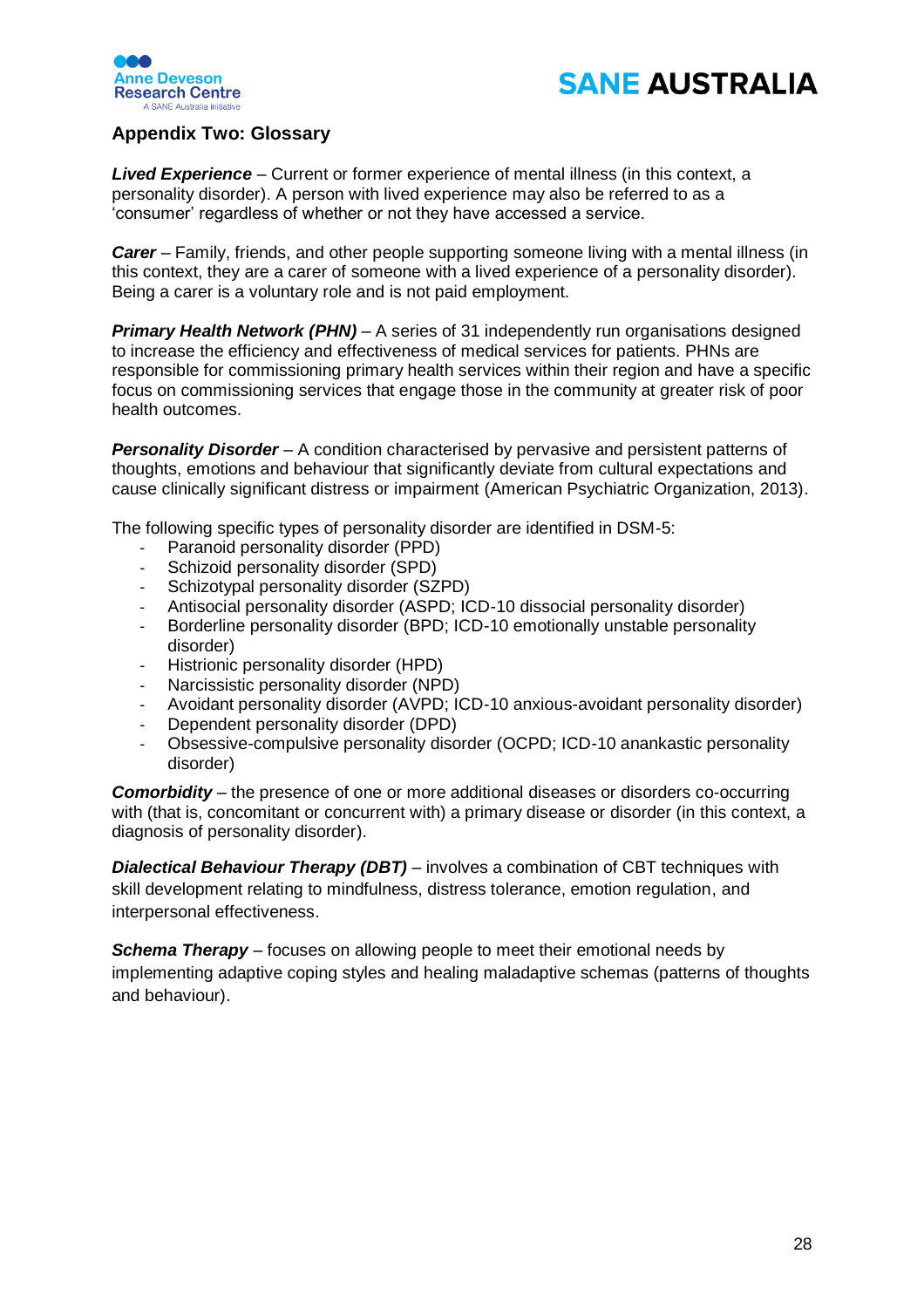



## <span id="page-28-0"></span>**Appendix Three: Evidence-based treatment for personality disorder**

(This table is an excerpt from the Spotlight Report)

Table 4. Personality disorders psychotherapies supported by Level I (systematic review/meta-analysis) and Level II (randomised control trial) evidence.

| <b>Personality</b><br>disorder | <b>Level I</b>                                                                                  | <b>Level II</b>                                       |
|--------------------------------|-------------------------------------------------------------------------------------------------|-------------------------------------------------------|
| <b>PPD</b>                     | n/a                                                                                             | n/a                                                   |
| <b>SPD</b>                     | n/a                                                                                             | n/a                                                   |
| <b>SZPD</b>                    | n/a                                                                                             | n/a                                                   |
| <b>ASPD</b>                    | $n/a \sim$                                                                                      | <b>CBT; MBT</b>                                       |
| <b>BPD</b>                     | DBT; psychodynamic (MBT; transference-<br>focused psychotherapy); schema; CAT;<br><b>STEPPS</b> | CBT, ACT                                              |
| <b>NPD</b>                     | n/a                                                                                             | n/a                                                   |
| <b>HPD</b>                     | n/a                                                                                             | n/a                                                   |
| <b>AVPD</b>                    | $n/a$ *                                                                                         | CBT; social skills training                           |
| <b>DPD</b>                     | $n/a$ *                                                                                         | n/a                                                   |
| <b>OCPD</b>                    | $n/a$ *                                                                                         | Supportive-expressive<br>dynamic therapy; CBT;<br>IPT |

~ Meta-analytic evidence supports treatment for conduct disorder, a precursor to ASPD, using CBT and other behavioural interventions, family therapy and group therapy \* Studies combining Cluster C disorders have provided Level I evidence for treatment with CBT, psychodynamic therapy, and interpersonal social skills training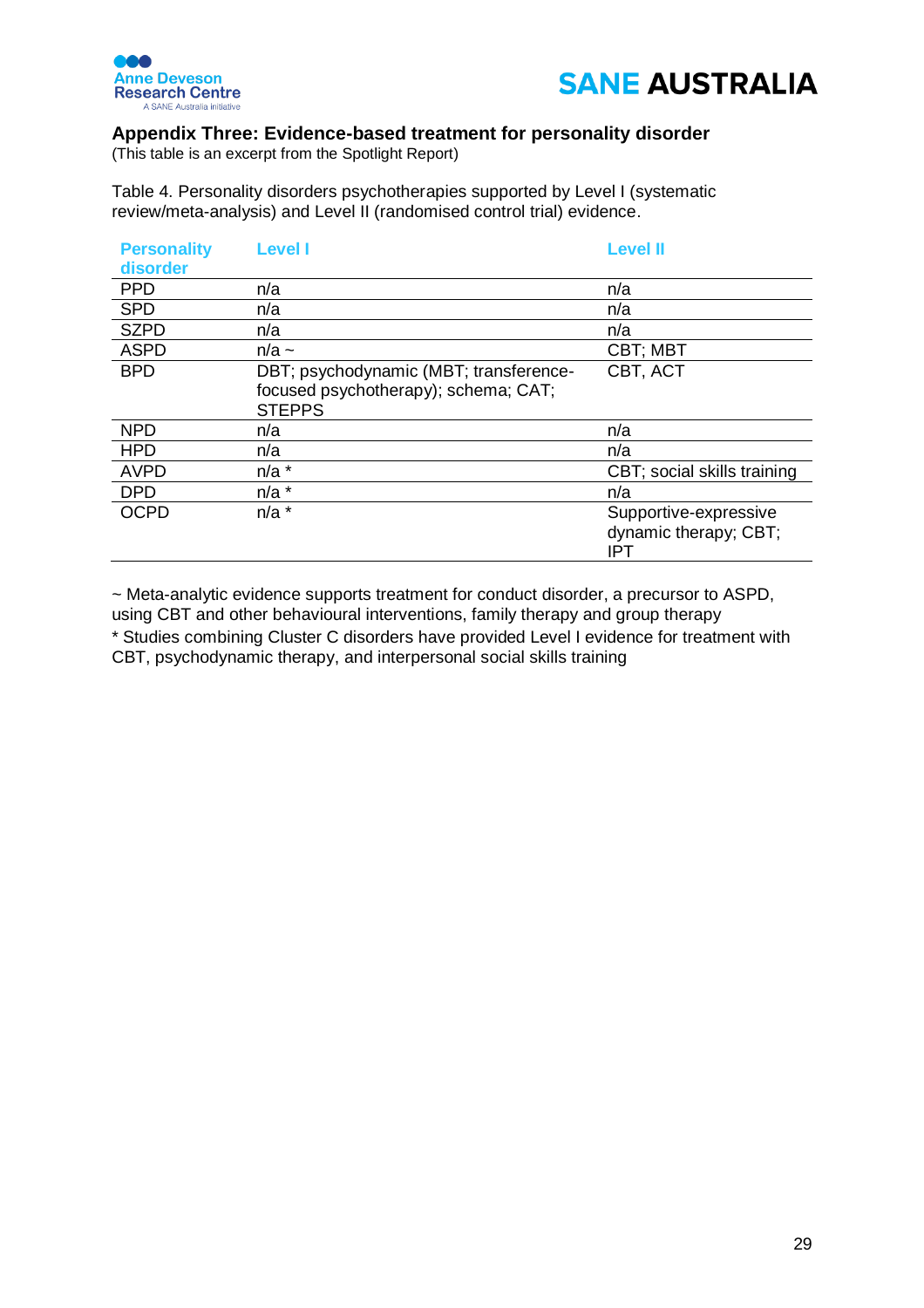

## **Appendix Four: Workshop 'Stepped Care' Activity**

<span id="page-29-0"></span>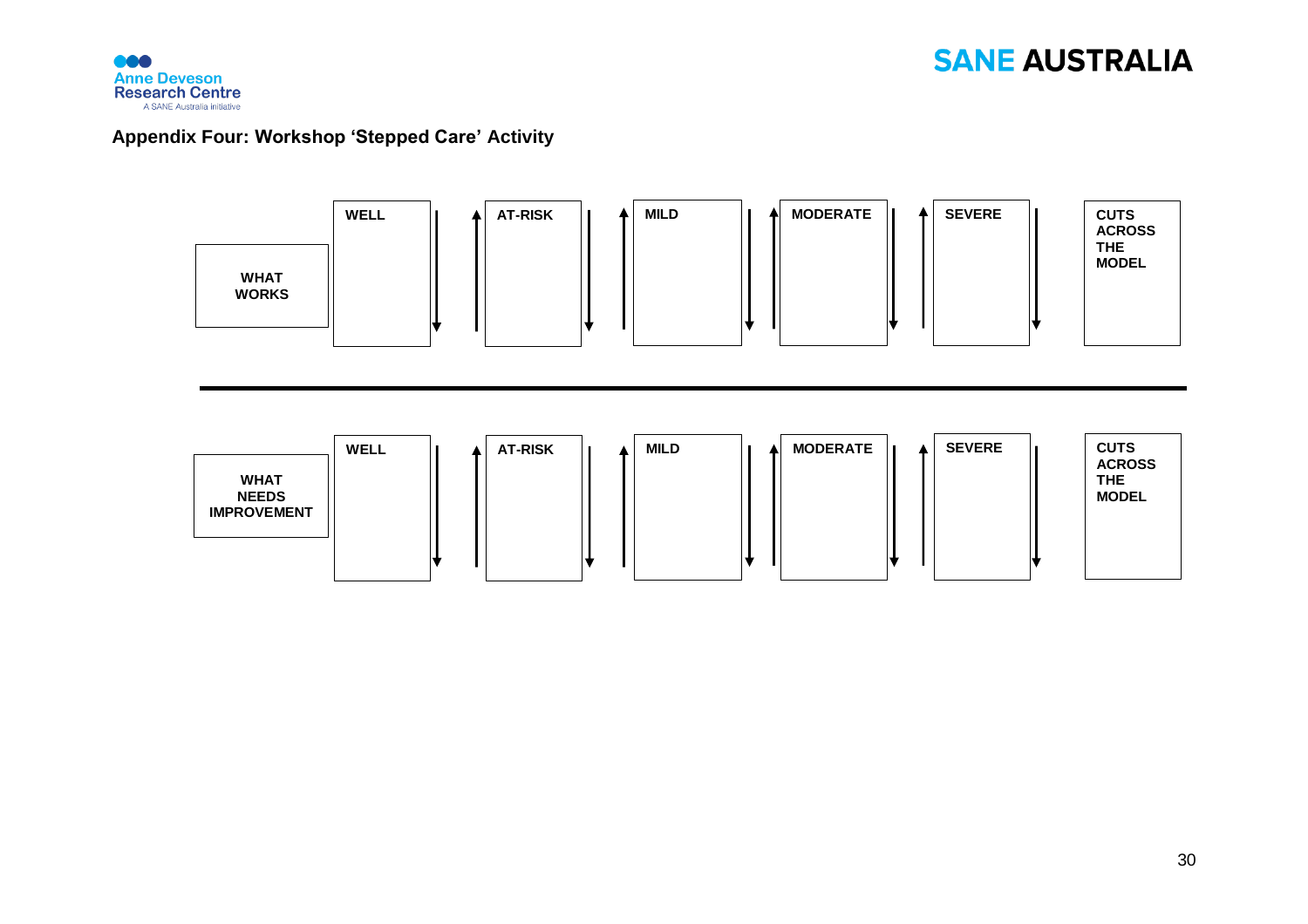



## **Appendix Five: Workshop 'Priority Investments' Activity**

<span id="page-30-0"></span>At the beginning of each workshop, participants were invited to answer the following question in preparation for an activity focussed on unpacking the elements of a good stepped care system as well as exploring areas for improvement for personality disorder and in the system:



*Based on your reflections of right care/time/place for PD, if you would pick one thing to invest in primary mental health care for PD, what would it be?*



Participants were also asked a similar question at the end of the workshop.

### **Results**

The following includes a summary of general themes that arose during both pre and post votes. Also included is a list including each item suggested by each participant during each activity.

## **WAPHA Consultation Workshop**

#### Pre-vote

Topics covered advocacy, training and education, early intervention, services (including alternative services), and treatment options:

- Advocacy (Carer and Consumers)
- Mobile trained teams
- Early interventions
- Education and training in the community
- Trauma-informed care adaptation and training including for peer workers
- Having immediate access
- Staff expertise in creating relational security
- Skills
- Continuity of care having long term case managers
- Universal mental wellbeing training in school curriculum
- Trained mental health clinicians as care navigators who are mobile and supported by a sound clinical infrastructure
- Telehealth mental health services
- Education about the biological, social, and psychological causes of emotional disorder so it becomes part of general knowledge, like eating well
- Workforce development early intervention/detection/prevention
- Personality disorder specific training for clinicians that is trauma-informed.
- Sub-acute, residential/respite for people with BPD
- Educate clinicians on trauma-informed care
- Ongoing psychological service, DBT
- Out of hours crisis café (safe space)
- Comprehensive and funded approach to personality disorder across Western Australia that advances the best outcomes for people
- Training for all staff
- Peer workers
- Platform of knowledge (similar to Health pathways)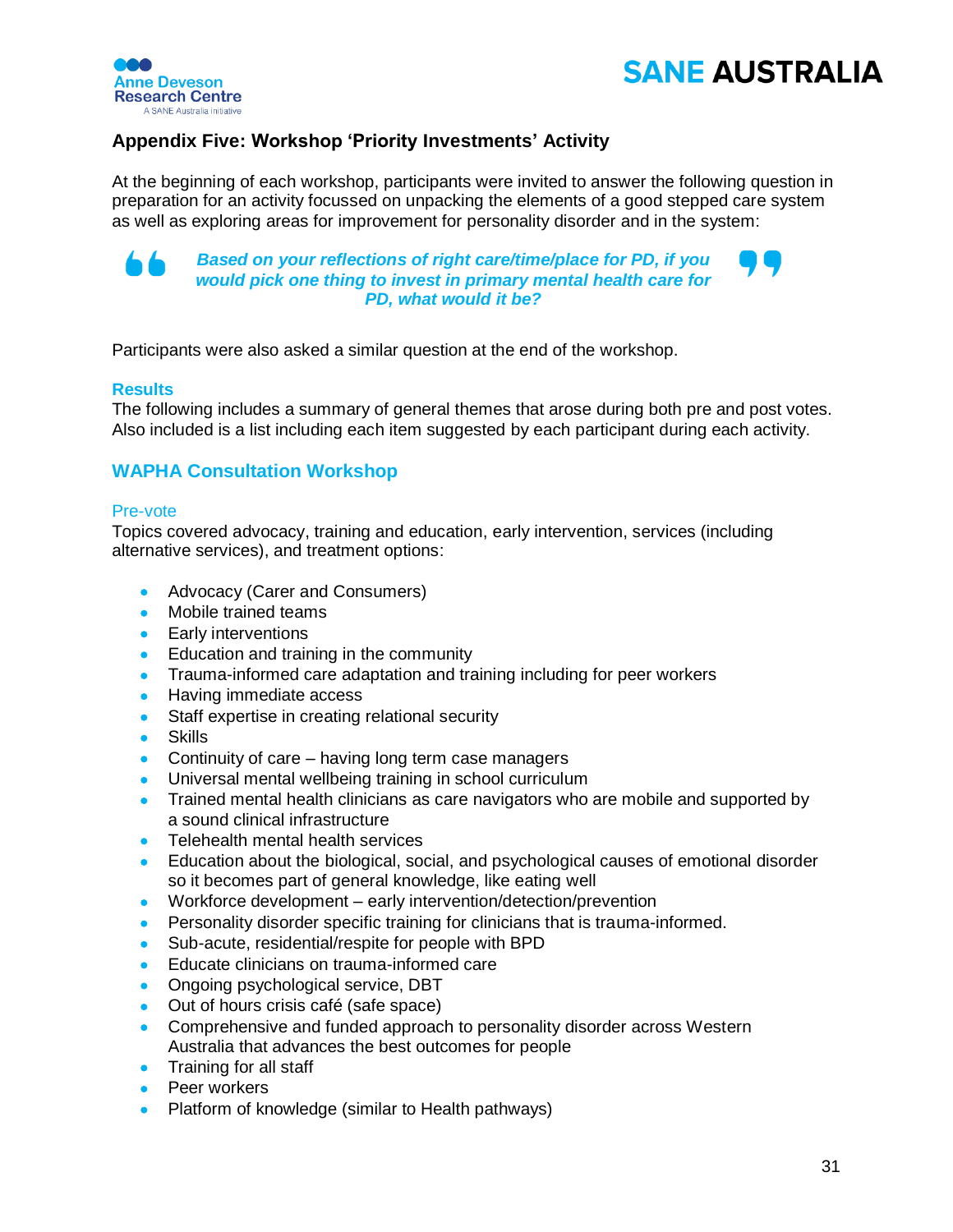

#### Post-vote

\*Please note that for the workshop at the WAPHA, when participants were asked the question at the end of the workshop, they were asked specifically about investment in early intervention within primary health care for personality disorder).

Topics covered training and education, services (including alternative services), and treatment options:

- Education!
- Crisis café model (out of hours and community based)
- School based programs
- Provide primary health providers with a simple diagnostic tool for identifying personality disorder defined as a perpetuating pattern of maladaptive behaviours
- 40 personal consultations per annum with psychologist under Medicare (or clinical social work)
- More DBT skills groups
- Effective screening and follow up in primary health for mental health
- DBT counselling for primary care consumers
- DBT counselling
- Have mental health specialists and mental health nurses in GP surgeries and schools
- Early diagnosis and treatment
- Educate and support GP's to deliver what is needed
- Telehealth services
- Earlier diagnosis and recognition of BPD/PD
- Regular and unlimited psychologist/Occupational Therapist, social worker sessions
- Break down silos between service systems investing in peer/social/youth workers
- Comprehensive and funded services planned and implemented across Western Australia for people experiencing personality disorder for individuals, carers, and consumers
- Long term education and intervention for children and caregivers following trauma
- 'One stop GP shops' with co-located peer support, mental health and AOD workers
- Support and training for GPs
- Train various professionals to do DBT! And extend MBS sessions beyond 10 sessions
- Improving staff attitudes towards help seeking. Seeing it as a positive rather than stigmatising it.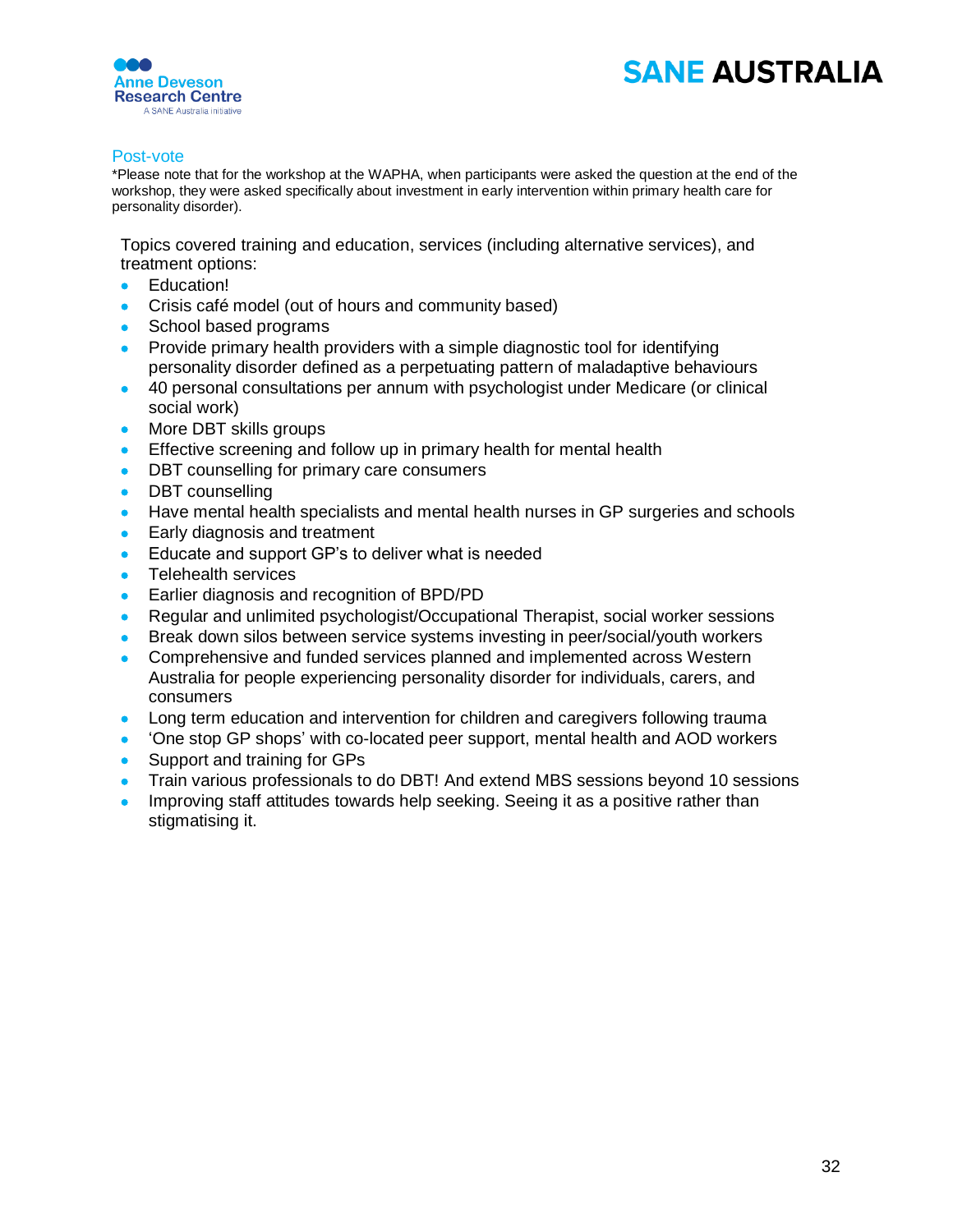

## **CESPHN Consultation Workshops**

### Pre-vote

Topics covered services (including alternative services), research, education and training, and treatment options:

- BPD/PD short term crisis psych dedicated places
- Research
- More training and focus on staff self-care for clinical and non-clinical supports (reduce burnout, better support)
- Training for clinicians that is co-facilitated with a consumer and an 'expert clinician'
- DBT programmes for varying severity of problems
- Trauma therapist
- Supported (funded) referrals i.e. support until appropriate service found
- Credential clinicians with the right experience
- Individual therapy that is adequate and effective
- Early intervention services that are easy to access and easy to meet entry criteria
- DBT (several votes)
- Educate and inform GPs cohort
- Comprehensive support for people discharged from hospital after a short admission
- Emotional regulation groups in schools

### Post-vote

Topics covered training and education, services (including alternative services), consultation and engagement, and treatment options:

- Bulk billing psychologists
- Training for staff around psychological knowledge and trauma-informed care
- Clinicians and GPs
- Directory of personality disorder services in the area put together by the PHN
- Educate and inform the public via NGOs and commonwealth-based organisations
- Funding for DBT skills and support groups co-facilitated by peers and clinicians – fund Project Air peers!
- Easy to access early intervention  $-$  e.g. short DBT skills courses
- More education for clinicians to reduce stigma
- Individual therapy (with some family if needed)
- DBT
- Forums consultation
- Education across the board all clinicians, teachers etc.
- Follow up support for people discharged from hospital after a short admission
- Midwife system more clinicians
- DBT in schools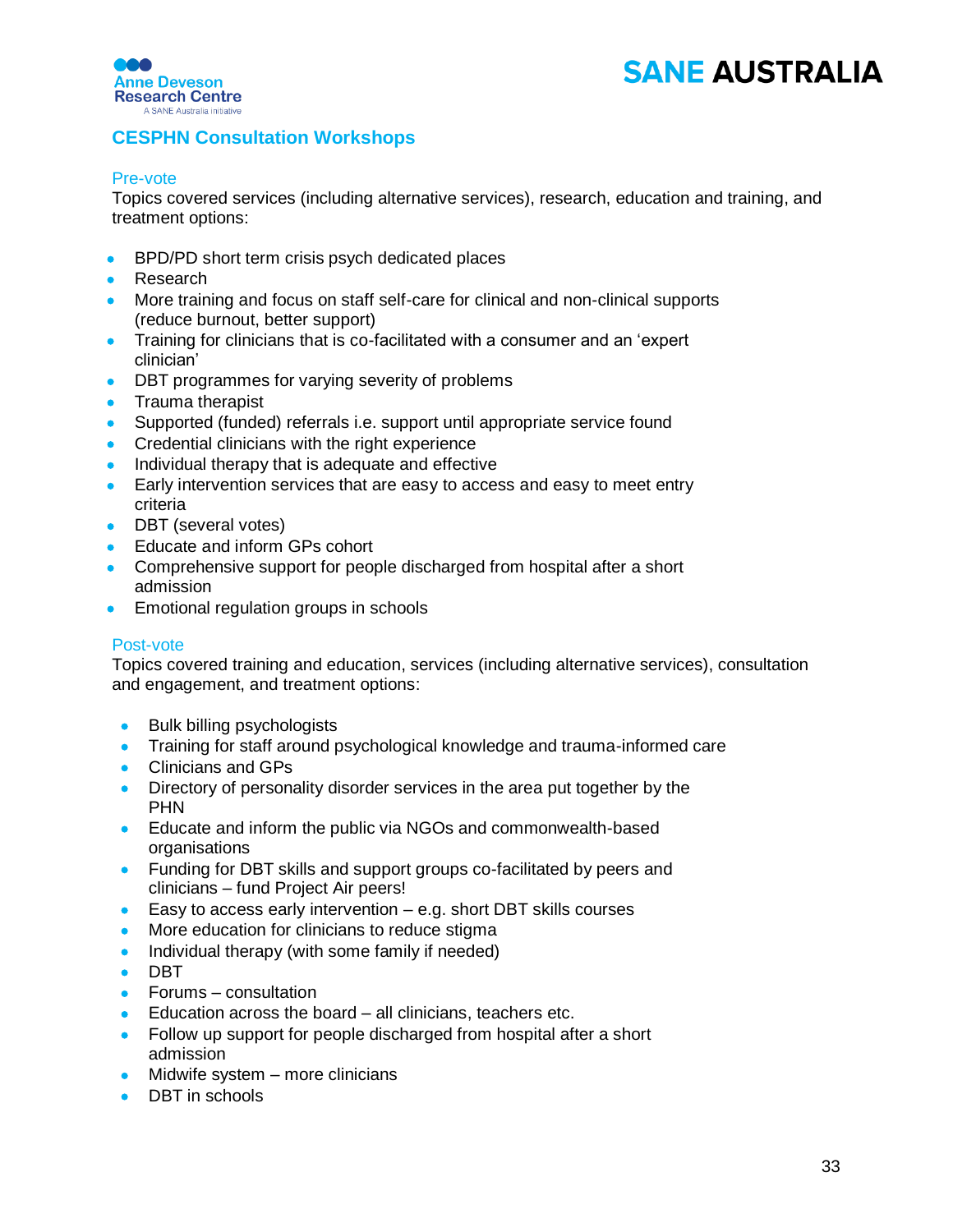

- Groups in schools
- Family Connections
- Peer workers

## **OURPHN Consultation Workshop**

### Pre-vote

Topics covered training and education, services (including alternative services), and treatment options:

- Clinician education
- Invest in peer support within Emergency Department and alternate models for care in community e.g. 'Living room model'
- Training
- Education to reduce stigma in mental health services
- More psychologist appointments covered/funded
- Broader understanding of BPD
- Health promotion change language from 'attention seeking' to 'attachment seeking'
- Education and reduce stigma in services
- Individual care plans, reading all patient notes, listening to consumer
- After hours safe space model linked to Emergency Department
- More crisis safe spaces (with trained staff)
- Reducing stigma in the mental health services
- More education for primary health care providers
- DBT groups across the region with 1:1 therapists and 1:1 peer support
- Mindfulness
- Personality disorder specific service with access to DBT and safe space
- Meditation and breathing for first part of call
- Tailored training for allied health professionals so we can achieve personality disorder 'champions'
- Specialised community-based workers to provide intervention case management
- Safe houses!
- Emotional CPR for everyone in community

### Post-vote

Topics covered training and education, services (including alternative services), and treatment options:

- More psychologist appointments available throughout the year (DBT)
- 'One stop shop' for all things PD including DBT skills, carer support, training and education, support staff, safe space, phone coaching, individual therapy
- More education and specialised allied health for PD
- Hub model DBT, safe spaces, and peer support
- Training and education
- BPD centre
- Education